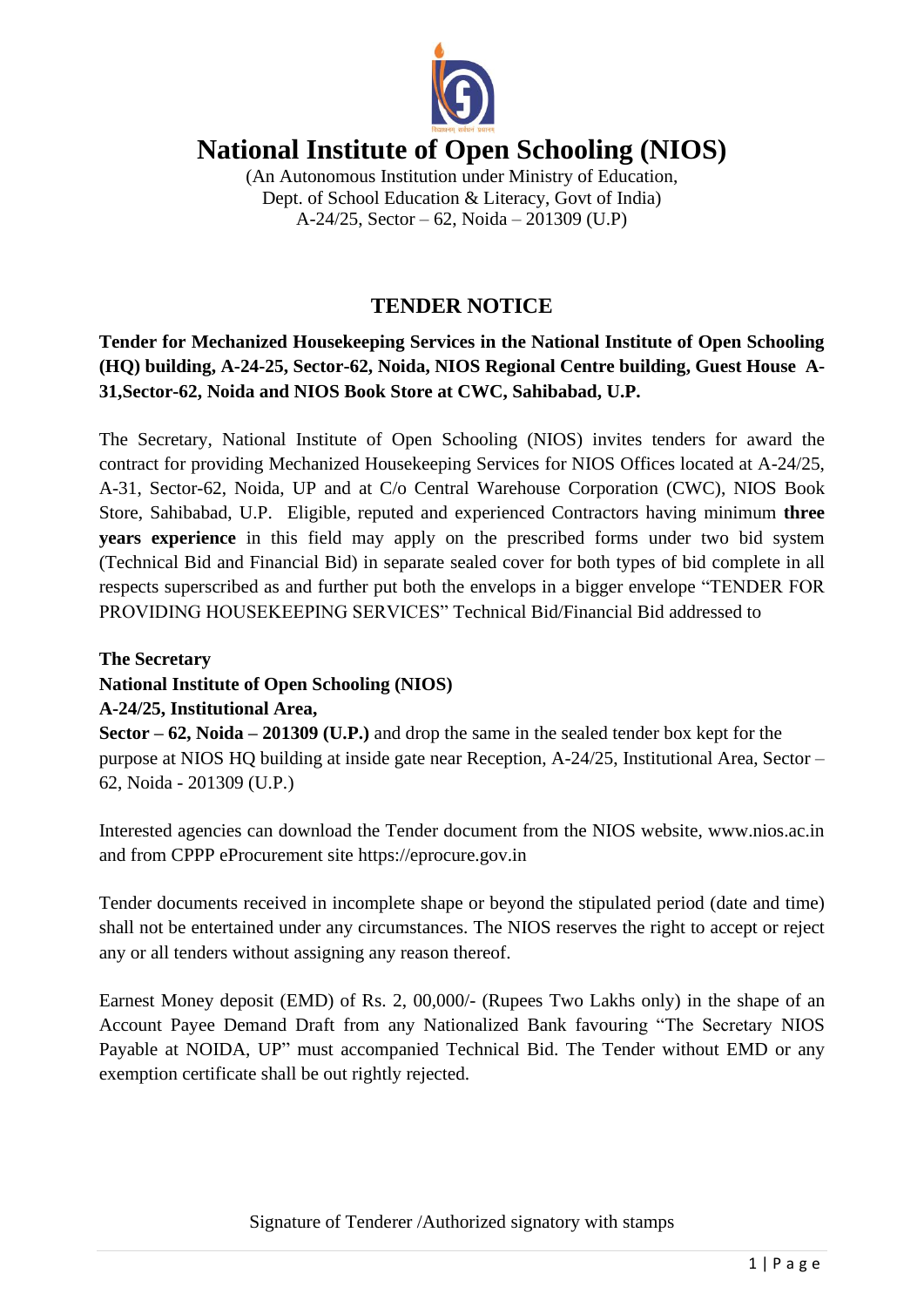# **(IMPORTANT DATES AND TIME)**

| <b>Published Date</b>                                                       | 09/03/2022                                                                                                                                                                                                                                                                                                                                                         |
|-----------------------------------------------------------------------------|--------------------------------------------------------------------------------------------------------------------------------------------------------------------------------------------------------------------------------------------------------------------------------------------------------------------------------------------------------------------|
| <b>Bid Document Download / Sale Start Date</b>                              | 09/03/2022 at 1.00pm                                                                                                                                                                                                                                                                                                                                               |
| Clarification Start date & Time                                             | 10/03/2022 at 1.00pm                                                                                                                                                                                                                                                                                                                                               |
| Clarification Closing date & Time                                           | 22/03/2022 at 4.00pm                                                                                                                                                                                                                                                                                                                                               |
| Bid Submission Start Date & Time                                            | 23/03/2022 at 10.00am                                                                                                                                                                                                                                                                                                                                              |
| Bid Submission End Date & Time                                              | 23/03/2022 at 2.30pm                                                                                                                                                                                                                                                                                                                                               |
| Bid Opening Date & Time                                                     | 23/03/2022 at 3.00pm                                                                                                                                                                                                                                                                                                                                               |
| <b>Duration of Contract</b>                                                 | The initial contract period of <b>one year</b> shall be<br>further extendable for two years (year to year<br><b>basis</b> ) subject to satisfactory services with<br>mutual consent of both the parties and also at the<br>sole discretion of the office of the Client.<br>Maximum period of contract including<br>extension period shall be for three (03) years. |
| Tentative date $&$ time for opening of<br>Financial Bid of eligible Bidders | Date will be intimated by email/ over mobile<br>number                                                                                                                                                                                                                                                                                                             |
| Validity of Bid from the date of opening of<br><b>Technical Bid</b>         | 90 days                                                                                                                                                                                                                                                                                                                                                            |

Secretary, NIOS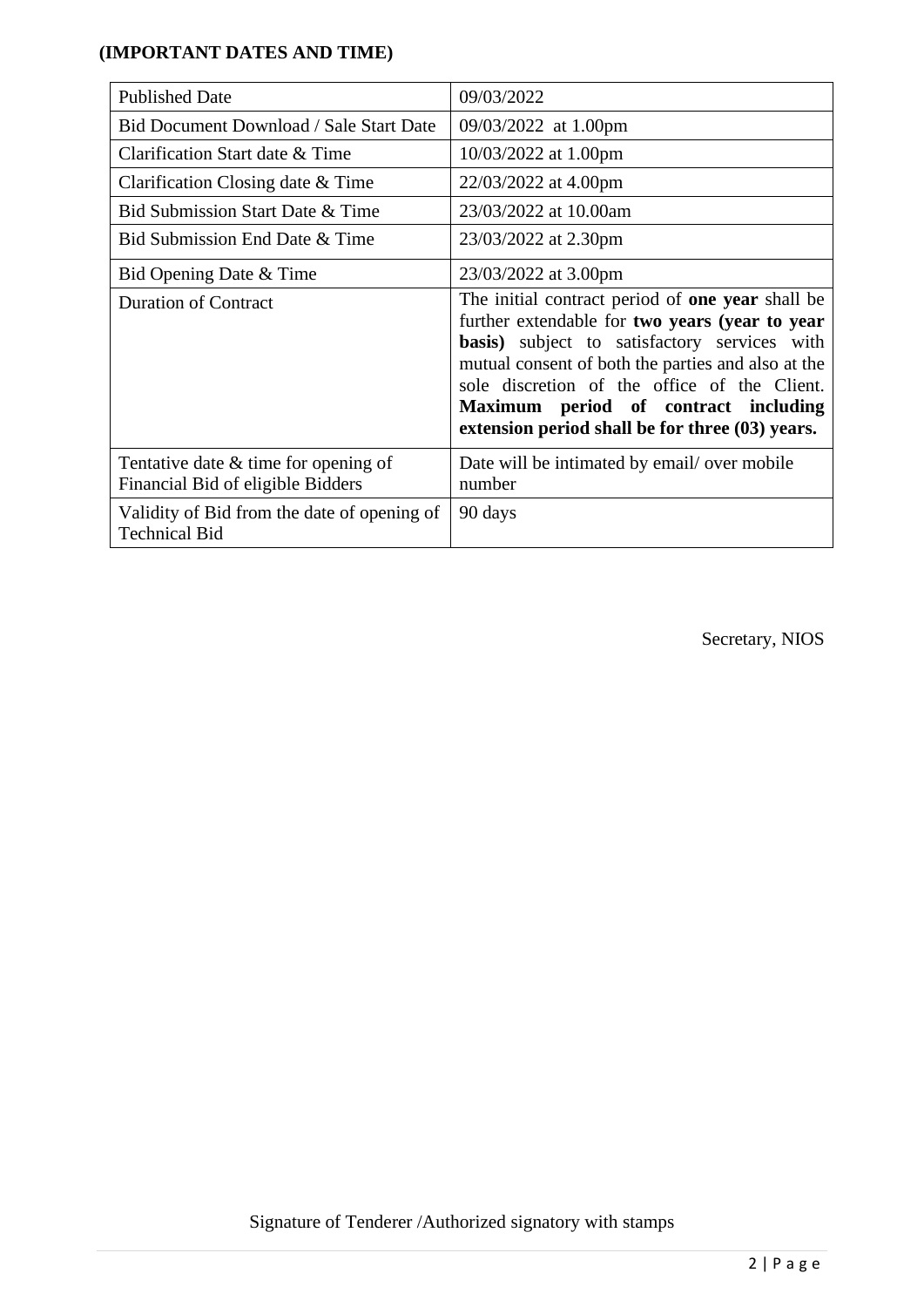# **BID SUBMISSION FORM**

Date: …………..

#### **LETTER OF BID**

To

**The Secretary National Institute of Open Schooling (NIOS) A-24-25, Institutional Area, Sector-62, Noida-201309, UP**

**Ref: Invitation for Bid**

We, the undersigned, declare that:

- 1. We offer to execute in conformity with the Bidding Documents for providing MECHANISED HOUSEKEEPING SERVICES ALONGWITH TRAINED HOUSEKEEPING MANPOWER, MACHINERIES, CLEANING MATERIAL, CONSUMABLES AND CHEMICALS for all the office buildings/premises of the National Institute of Open Schooling (NIOS) HQ, located at the A-24-25, Sector-62, Noida, NIOS Regional Centre A-31, Sector-62, Noida and at NIOS Book Store CWC, Sahibabd, UP.
- 2. Validity of Tender/bid shall be for a period of 90 days from the last date as fixed for the bid submission deadline in accordance with the Bidding Documents and it shall remain binding upon us and maybe accepted at any time before the expiry of the validity period.
- 3. If our bid is qualified and accepted, we commit to submit a performance security deposit in accordance with the Bidding Documents.
- 4. We have gone through the bidding documents thoroughly and understand that nothing should be changed and carried out any correction by undersigned to the Bidding Documents issued in accordance with Instructions to Bidders.
- 5. We also declare that Government of India or any other Government body has not declared us black listed on charges of engaging in corruption, fraudulent, collusive or coercive practices or any failure/lapses of serious nature.
- 6. We also accept all the terms and conditions of this bidding document and undertake to abide by them, including the condition that you are not bound to accept highest ranked bid / lowest bid or any other bid that you may receive.

Yours sincerely,

Authorized Signatory

(Authorized person shall attach a copy of Authorization for signing on behalf of Bidding company)

Full Name and Designation (To be printed on Bidder's letter head)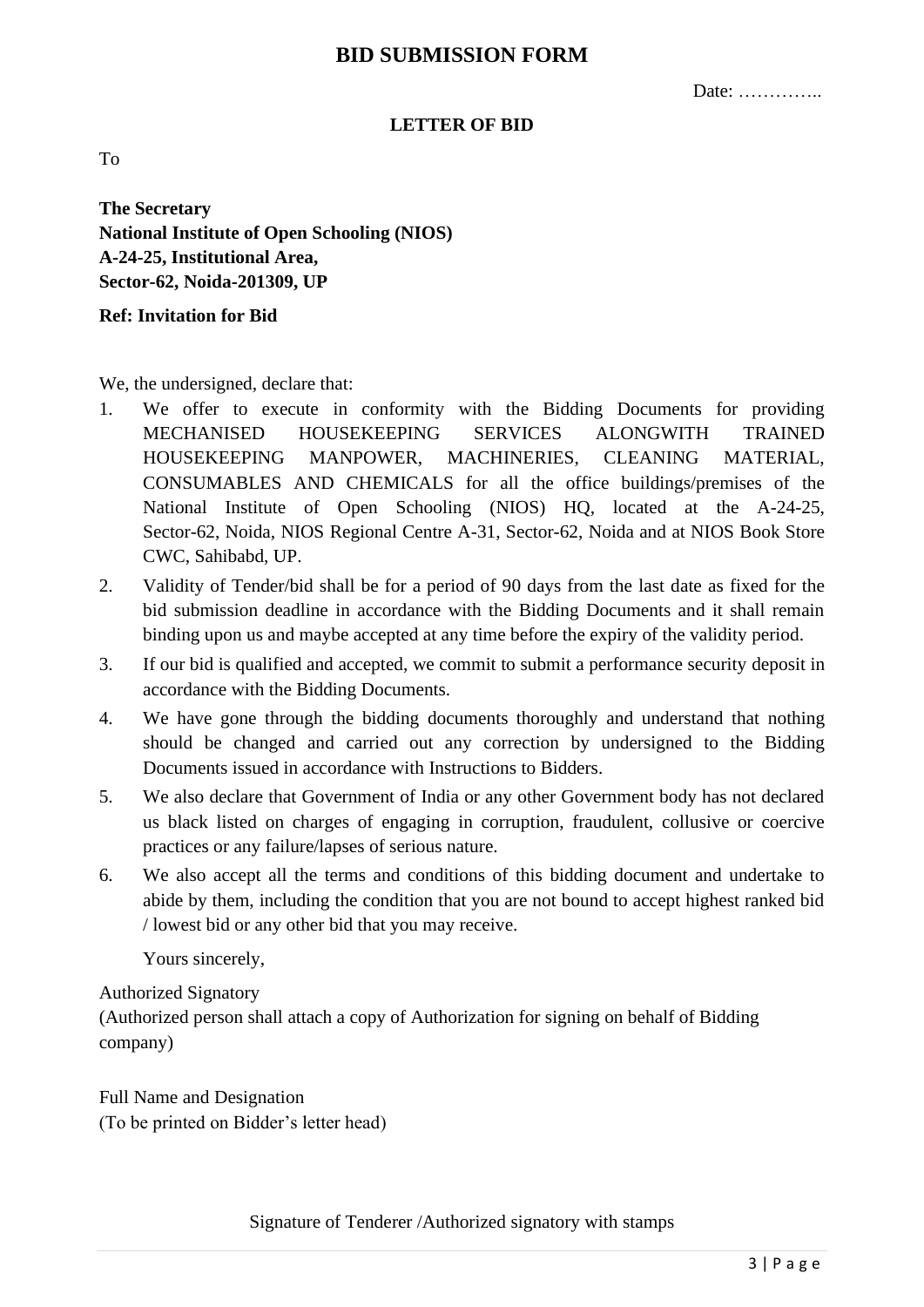# **INSTRUCTIONS TO THE BIDDERS**

## **1. GENERAL INSTRUCTIONS**

For the Bidding / Tender Document Purposes, 'National Institute of Open Schooling (NIOS), NOIDA shall be referred to as 'Client' and the Bidder / Successful Bidder shall be referred to as 'Contractor' and / or Bidder.

- 1.1 The Bidders are advised to inspect the site before filling in and submitting the bids to get fully acquainted with the scope of work **as no claim whatsoever will be entertained for any alleged ignorance thereof.**
- 1.2 Interested agencies can download the Tender document from the NIOS website www.nios.ac.in and from CPPP e-Procurement site [https://eprocure.gov.in](https://eprocure.gov.in/) as per the schedule as given by NIOS.
- 1.3 While all efforts have been made to avoid errors in the drafting of the tender documents, the Bidder is advised to check the same carefully. No claim on account of any errors detected in the tender documents shall be entertained.
- 1.4 The bidder shall attach the copy of the authorization letter / power of Attorney as the proof of authorization for signing on behalf of the Bidder.
- 1.5 All Bidders are hereby explicitly informed that conditional offers or offers with deviations from the conditions of Contract, the bids not meeting the minimum eligibility criteria, Technical Bids at Annexure-I not accompanied with EMD of requisite amount or exemption certificate or any other requirements, stipulated in the tender documents are liable to be rejected out rightly.
- **1.6** The Bidding Company should be a Limited / Private Limited Company, registered under the Companies Act, 1956 or partnership.
- 1.7 For all purposes of the contract including arbitration there under, the address of the bidder mentioned in the bid shall be final unless the bidder notifies a change of address by a separate letter sent by registered post with acknowledgement due to the Office of the National Institute of Open Schooling (NIOS). The bidder shall be solely responsible for the consequences of any omission or error to notify change of address in the aforesaid manner.
- 1.8 The requirement of number of housekeeping manpower is tentative which may increase or decrease at the sole discretion of the competent authority of the Client.

# **2. MINIMUM ELIGIBILITY CRITERIA**

The following shall be the minimum eligibility criteria for selection of bidders technically.

- 2.1 **Registration:** The Bidder should be registered with the GST, Labour Licence, Employees Provident Fund Organization, Employees State Insurance Corporation as well as having PAN for submission of Income Tax Return.
- 2.2 **Clearance:** The Bidder should also have dues clearance from Tax Department.
- 2.3 **Experience:** The Bidder should have minimum three years of experience in the similar field for providing Mechanized Housekeeping Services in the Government Departments/Public Sector/Autonomous Bodies/Corporate (Central or State) for the last **three consecutive years**. In case no bidder has provided requisite experience of such departments, then the bidders with experience in reputed organizations may at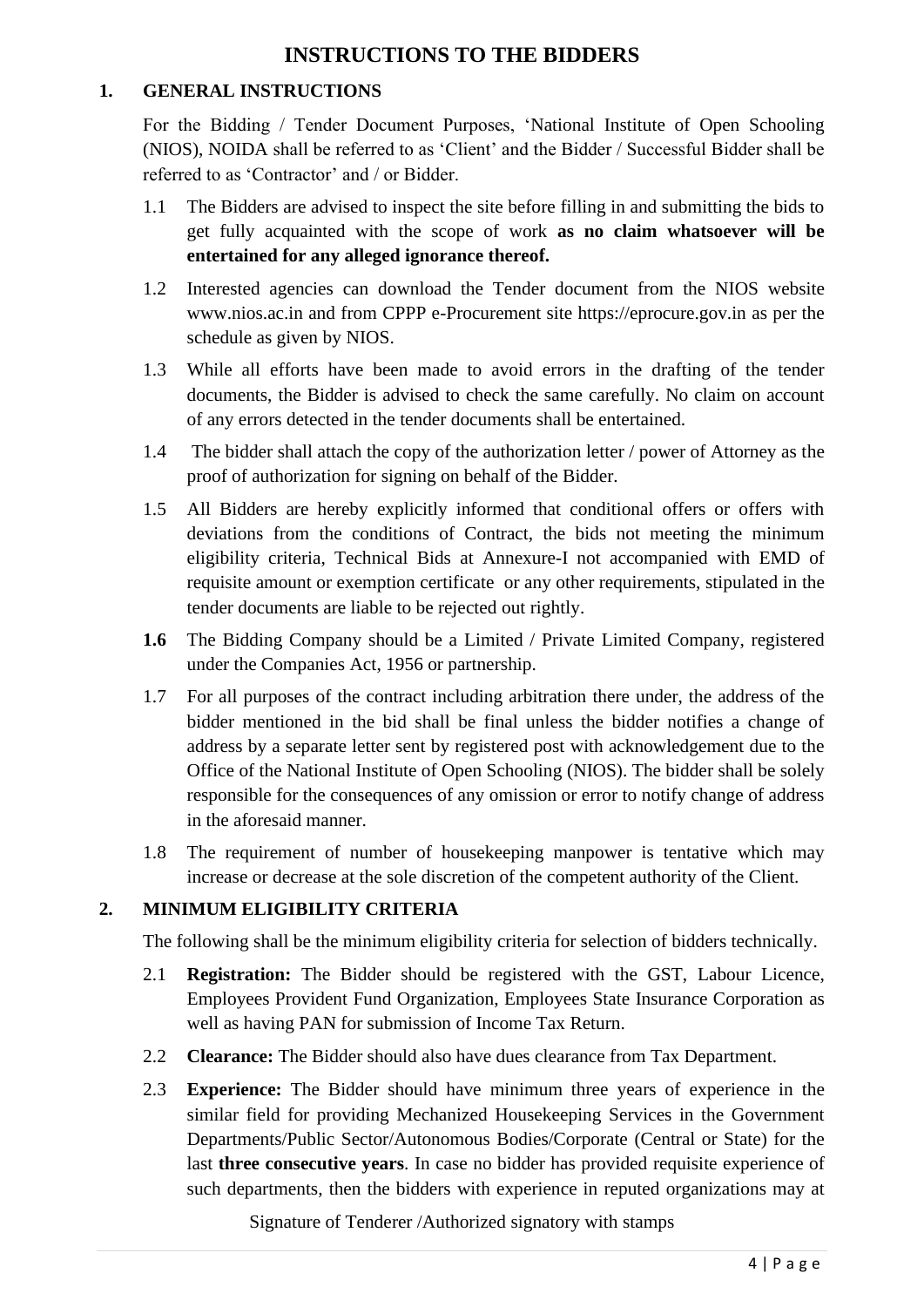its discretion be considered by the competent authority of the Client. Bidder has to submit the relevant work experience certificates.

- 2.4 **Turnover:** Firm should have a minimum turnover of Rs. 1 crore per year on an average basis during the last '3' financial years (2018-19, 2019-20, 2020-21) and to be certified by the Charted Accountant supported with the proof of relevant year.
- 2.5 The firm registered under MSME, NSIC and Startup under the rule of Govt. of India has been given the benefits as per the rules.

## **3. Documents supporting the Minimum Eligibility Criteria**

- 3.1 In proof of having fully adhered to the minimum eligibility criteria following supporting documents must be enclosed with Technical Bid of the tender.
	- (a) Attested copy of Certificates of Incorporation issued by the respective registrar of firms/companies.
	- (b) Attested copy of the audited balance sheets along with audit report for the completed three financial years (2018-19, 2019-20 and 2020-21).
	- (c) Attested copy of EPF & ESI registration
	- (d) Attested copy of the registration certificates

## **4. EARNEST MONEY DEPOSIT (EMD):**

- 4.1 This bid should be accompanied by an Earnest Money Deposit (Rs. 2,00,000/-) in the form of Account Payee Demand Draft of any Nationalized bank in favour of Secretary, NIOS and payable at NOIDA, UP.
- 4.2 No request for transfer of any previous deposit of Earnest Money or Security Deposit or adjustment against any pending bill held by the Department (NIOS) in respect of any previous work shall be entertained.
- 4.3 The bids without Earnest Money Deposit or any exemption certificates shall be summarily rejected.
- 4.4 Bidder shall not be permitted to withdraw their offer or for any modification including the terms & conditions thereof.
- 4.5 The bid security (EMD) may be forfeited:
	- (i) If the bidder withdraws its bid during the period of bid validity specified in tender, or
	- (ii) In case of successful bidder, if the bidder
		- (a) Fails to sign the contract in accordance with the terms of the tender document
		- (b) Fails to furnish required performance security in accordance with the terms of tender document within the time frame specified by the Client.
		- (c) Fails or refuses to honour his own quoted prices for the services or part thereof.
		- (d) Fails or declines to accept the offer in the event of its selection for providing Mechanized Housekeeping Services.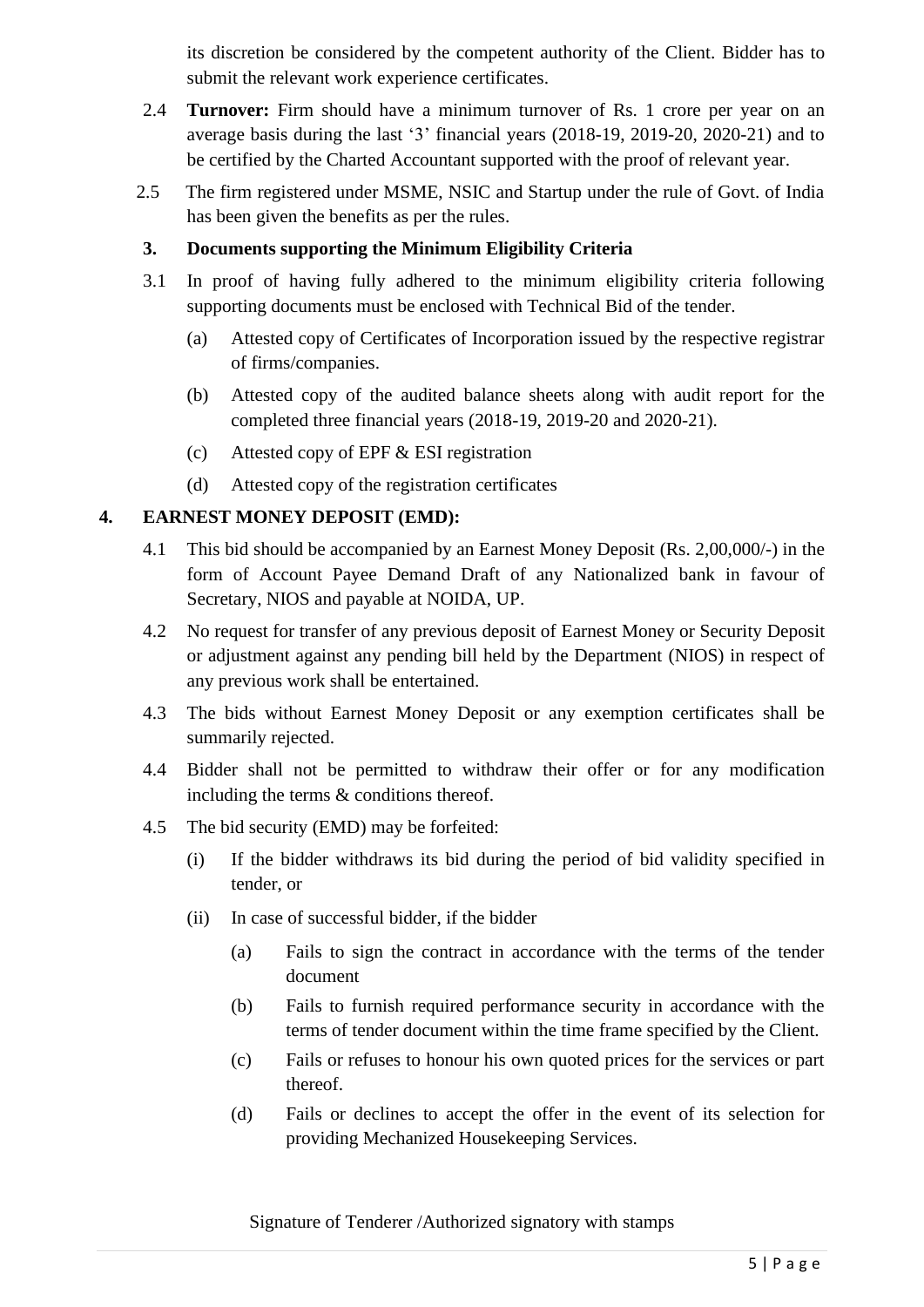## **5. VALIDITY OF BIDS**

- 5.1 Bids shall remain valid and open for acceptance by NIOS for a period of **90 days** from the last date of submission of Bids.
- 5.2 The NIOS may request for extension of the validity period of bid due to administrative reason as well as unavoidable circumstance for another period of 30 days, without any modifications and without giving any reasons thereof.

# **6. PREPARATION AND SUBMISSION OF BIDS**

- 6.1 **Language:** Bids and all accompanying documents shall be in English or in Hindi
- 6.2 **Technical Bid:** Technical Bid should be prepared on the prescribed Technical Bid form at **Annexure-I** as per the instructions given in the Tender Document along with all required information, documents in support of the minimum eligibility criteria, valid EMD etc.

Documents comprising the Bid:

- a. Bid Submission Form duly signed and printed on Company's letter head
- b. Technical Bid form at Annexure-1 and Financial Bid form at Annexure-II
- c. All Forms, duly filled and signed and stamped
- d. Earnest Money Deposit of Rs.2, 00,000/- in favour of Secretary, NIOS in form of BD/DD or exemption certificate.
- e. All attested supporting document in proof of having fully adhered to minimum eligibility criteria as referred in this tender document.
- 6.3 **Financial Bid:** Bidder should prepare Financial Bid in the Price Schedule as provided in the Tender Document. Financial Bid form is appended at **Annexure-II**. Technical and Financial Bids are to be submitted in separate sealed envelopes and are to be marked so clearly on the top of the envelope. Both these sealed envelopes containing Technical and Financial bids then should be put in a bigger envelope which should also be properly subscribed as "TENDER FOR PROVIDING MECHANIZED HOUSEKEEPING SERVICES" and sealed and submitted to the Secretary, NIOS by dropping in the box specifically kept for this purpose at NIOS, inside Gate near Reception A-24-25, Institutional Area, Sector-62, NOIDA-201309 (U.P.) on the date and time specified in this tender form under important dates and time.
	- **a) The Bidder should have to offer the rates of minimum wages (Central Sphere) for Cleaning Personnel and Supervisor as fixed by the Central Govt., Ministry of Labour and Employment in the Price Schedule/Financial Bid form**.
	- **b) As per the notification issued by Ministry of Finance, Dept. of Expenditure, vide OM No.29(1)/2014-PPD dated 28.01.2014, firm quoting service charge 'Nil' their bid will be treated unresponsive and will not be considered. The minimum service charges will be 4.5% according to the office order No: 42/2020/E-153/18-2-2020-97(SSI)/2016TC, Govt of UP. The value of Service**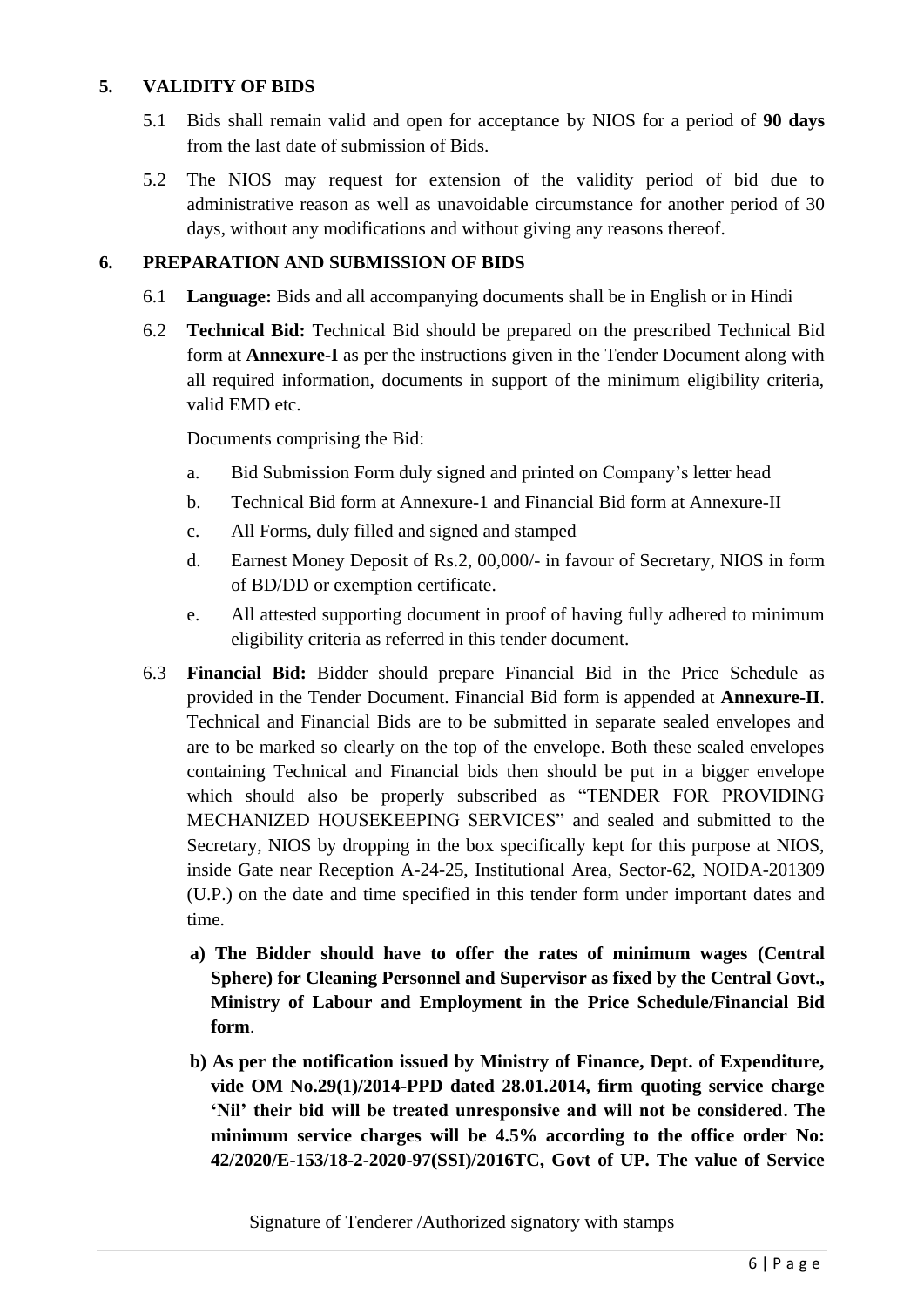**charge shall be minimum 4.5% of the amount offered against the wages of the manpower.** 

**c) The bidder should quote the value of materials/chemicals according to the supply of cleaning materials/ chemicals as per the list mentioned in the tender every month and disposal of garbage every month. If the bidder quoting the material charges value Nil /Zero, their bid will be treated as unresponsive and will not be considered.**

## **7. TECHNICAL AND FINANCIAL BID OPENING PROCEDURE**

- 7.1 Technical Bids will be opened by a Committee constituted by the Competent Authority of NIOS on the same date and time as prescribed in this tender document in presence of tenderers /representatives.
- 7.2 The Financial Bids of all the technically qualified Bidders shall be opened by a Committee constituted for this purpose by the Competent Authority of NIOS.

## **8. RIGHT OF ACCEPTANCE:**

- 8.1 The Chairperson, NIOS reserve all rights to reject any bid including of those bidders who fail to comply with the instructions without assigning any reason whatsoever and does not bind itself to accept the lowest or any specific bids. The decision of the Chairperson, NIOS, NOIDA in this regard shall be final and binding.
- 8.2 Any failure on the part of the bidder to observe the prescribed procedure and any attempt to canvass for the work shall render the bidder's bids liable for rejection.
- 8.3 In case of failure to comply with the provisions of the terms and conditions mentioned by the agency that has been awarded the contract, the Competent Authority of NIOS reserves the right to award the contract to the L2 bidder or any other bidder and the difference of price shall be recovered from the defaulter agency who has been awarded the initial contract and this will be binding on the bidders.
- 8.4 The office of NIOS may terminate the Contract if it is found that the Contractor is black listed on any previous occasion by any of the Government Departments / Institutions / Local Bodies / Municipalities / Public Sector Undertaking Corporation etc.

### **9. NOTIFICATION OF AWARD BY ISSUANCE OF 'LETTER OF ACCEPTANCE'**

- 9.1 After determining the successful evaluated bidder, Client shall issue a Letter of Acceptance in duplicate, who will return one copy to Client duly acknowledged, accepted and signed by the authorized signatory immediately, within Three (3) working days of receipt of the same by him.
- 9.2 The issuance of the Letter of Acceptance to the bidder shall constitute an integral part and it will be a binding to the contract.
- 9.3 The time taken between the date of issue of Letter of Acceptance and Notice to proceed shall not prevent the contractor to mobilize the man power.

### **10. RETURNING OF EARNEST MONEY DEPOSIT (BID SECURITY AMOUNT)**

10.1 The Earnest Money Deposit of the unsuccessful bidders shall be returned after opening of the eligible Financial Bid and award of the contract to the successful bidder and acceptance of the same without any interest.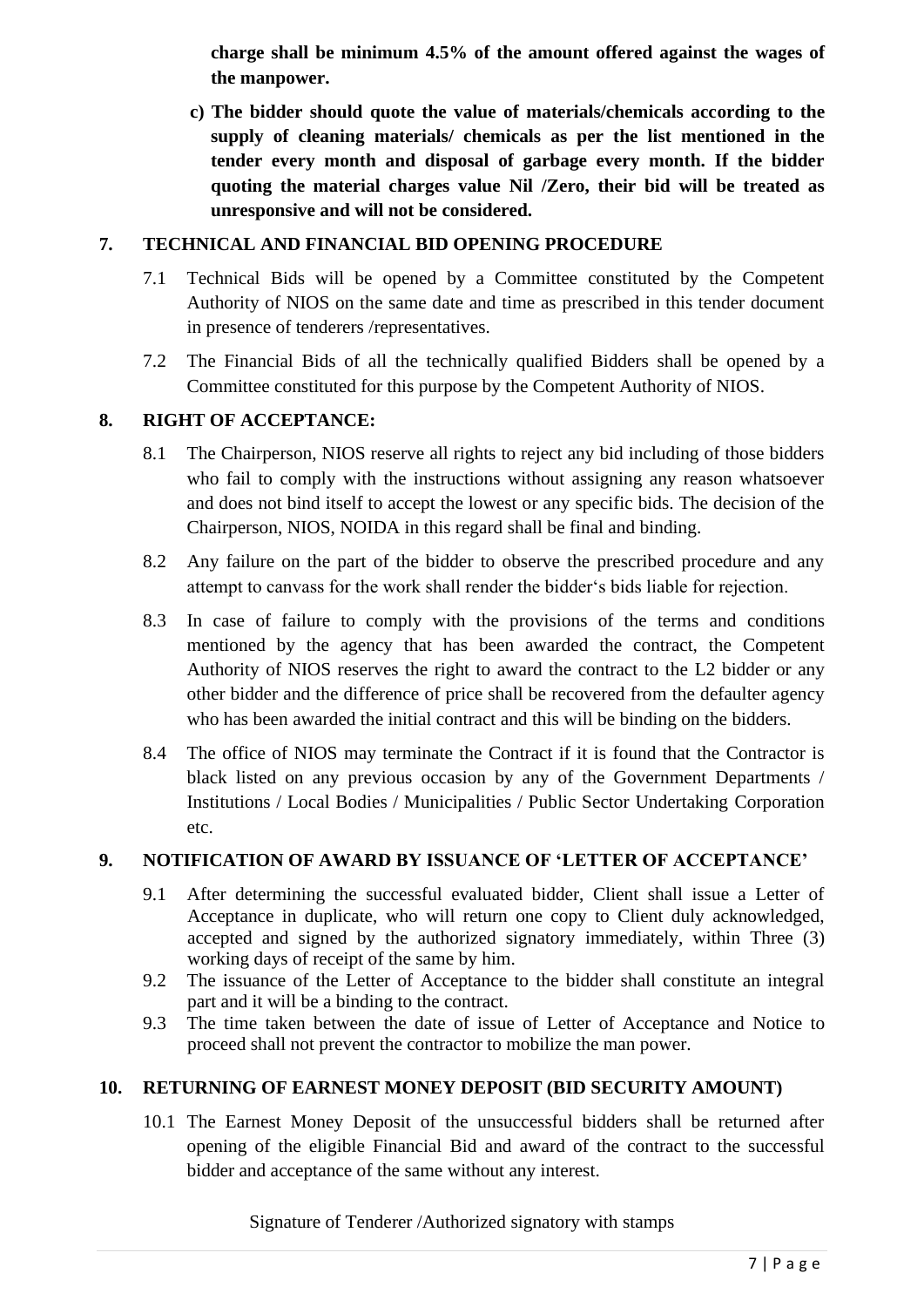10.2 The EMD of the successful bidder will be returned on submission of performance Security Deposit and after receipt of request letter from the successful bidder.

# **GENERAL CONDITIONS OF CONTRACT**

# **1. DEFINITIONS**

In this Contract including the schedules the following words and expressions shall (unless the context requires otherwise) have the meaning assigned to them in this Schedule.

| "Agreement"                                   | The word "Agreement" and "Contract" has<br>been<br>used<br>interchangeably.                                                                                                                                                                   |  |  |  |  |  |
|-----------------------------------------------|-----------------------------------------------------------------------------------------------------------------------------------------------------------------------------------------------------------------------------------------------|--|--|--|--|--|
| "Contractor"                                  | The word "Contractor" and the "Successful Bidder' has been used<br>interchangeably.                                                                                                                                                           |  |  |  |  |  |
| Client                                        | The work "Client" shall mean the Office of the NIOS                                                                                                                                                                                           |  |  |  |  |  |
| Party                                         | The word "party" means the Successful Bidder to whom the work<br>of providing Housekeeping services will be awarded and the<br>Client (NIOS).                                                                                                 |  |  |  |  |  |
| Mechanized<br>Housekeeping<br><b>Services</b> | Shall mean Housekeeping services along with Machineries,<br>Cleaning Materials (Consumables) and Chemicals.                                                                                                                                   |  |  |  |  |  |
| Letter of<br>Acceptance                       | Shall mean the intent of the Client to engage the successful bidder<br>for providing housekeeping services in its premises at the quoted<br>and approved rate                                                                                 |  |  |  |  |  |
| Notice to<br>Proceed                          | Shall mean the date at which the housekeeping services are to be<br>commenced in Client's premises after acceptance of contract                                                                                                               |  |  |  |  |  |
| 'Confidential<br>Information'                 | Shall mean all such information which are not generally known<br>and obtained /received during the tenure of the contract and relates<br>directly to the business /assets of Client including the information<br>having the commercial value. |  |  |  |  |  |
| Termination<br>Date"                          | Shall mean the date specified in the notice of Termination given<br>by either Party to the other Party, from which the Contract shall<br>stand terminated.                                                                                    |  |  |  |  |  |
| Termination<br>Notice                         | Shall mean the notice of Termination given by either Party to the<br>other Party                                                                                                                                                              |  |  |  |  |  |
| Contractor                                    | Shall mean the successful bidder to whom the work of providing<br>mechanized Housekeeping services in Client' premises shall be<br>awarded.                                                                                                   |  |  |  |  |  |

# **2 PERFORMANCE BANK GUARANTEE (SECURITY DEPOSIT)**

2.1 The successful bidder shall submit a Performance Security Deposit amount equivalent to 3% of the accepted contract value in the form of a Bank Guarantee of any nationalized bank, in favour of Secretary, NIOS and payable at NOIDA, UP. The Performance Bank Guarantee shall remain valid for a **period of 60 days** beyond the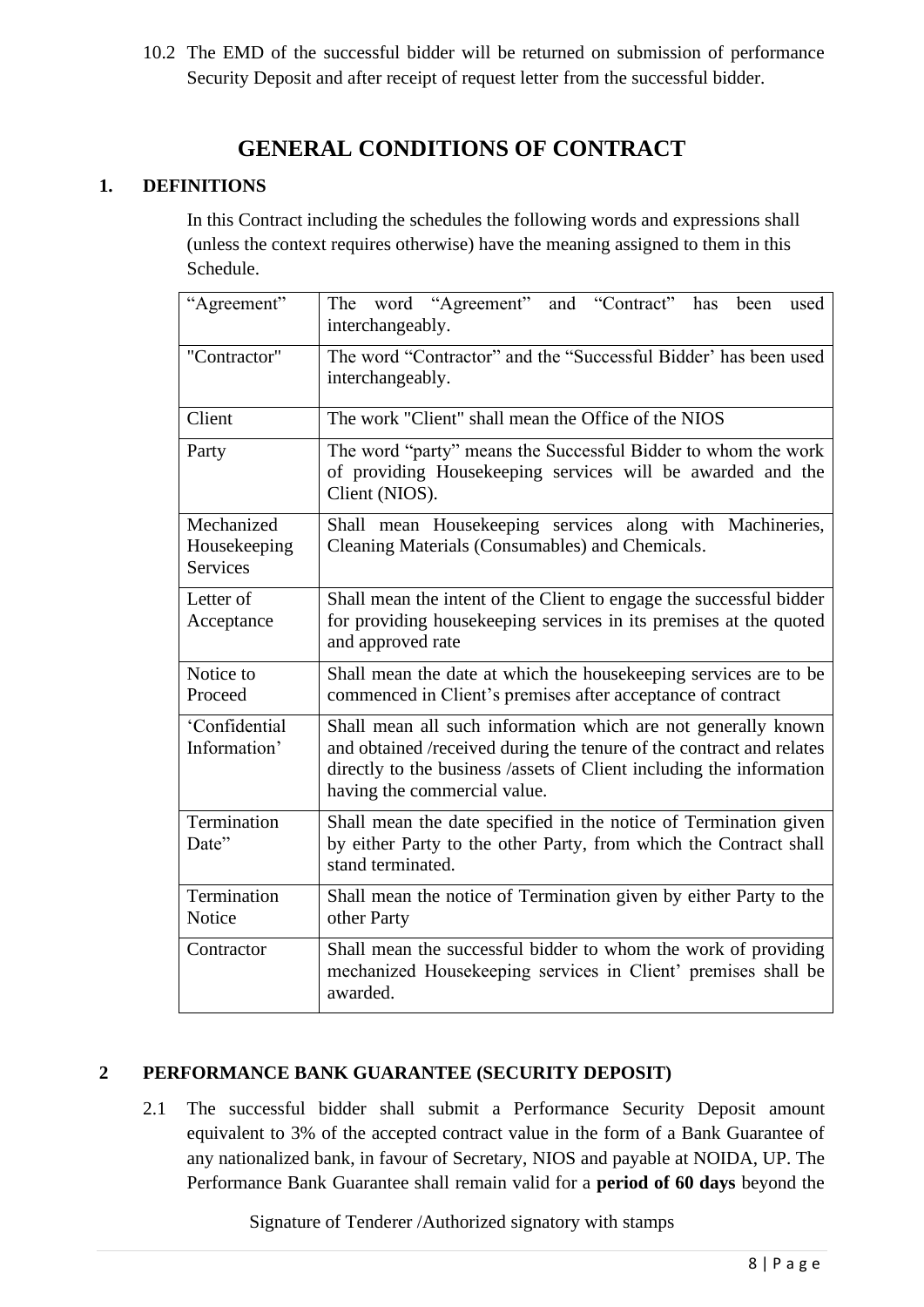date of completion of all contractual obligation of contractor including warranty obligation. In the event of extension of the period of contract, the contractor shall be liable to extend the validity period of the bid considering the period of extension.

- 2.1 Failure of the successful bidder to comply with the requirements of submission of Performance Bank Guarantee in time shall constitute sufficient ground for the cancellation of the acceptance of the bid and forfeiture of the Earnest Money Deposit, in which case the Client shall make the offer to the other alternative bidder at the discretion of the Client.
	- 2.2 The Bank Guarantee can be forfeited by order of the competent authority of National Institute of Open Schooling (NIOS) in the event of any breach or negligence or nonobservance of any terms/condition of contract or for unsatisfactory performance or for non-execution of the work order in full and complete. On expiry of the contract, such portion of the said Bank Guarantee as may be considered by the Office of the National Institute of Open Schooling (NIOS) sufficient to cover any incorrect or excess payments made on the bills to the firm, shall be retained until the final audit report on the account of firm's bill has been received and examined.
		- a) If the contractor is called upon by the office of the Competent Authority to deposit Security and the contractor fails to provide the security deposit within the period specified such failure shall constitute a breach of the contract and the Office of the National Institute of Open Schooling (NIOS) shall make other arrangements at the risk and cost of the contractor as deemed fit.
		- b) On due performance and completion of the contract in all respects, the Security Deposit will be returned to the contractor without any interest.
		- c) Bid security will be refunded to the successful bidder on receipt of Performance Security Deposit.

# **3. SIGNING OF CONTRACT AGREEMENT**

- 4.1 The successful Bidder shall enter into **contract** and shall execute and sign the **Contract Agreement** in accordance with the Articles of Agreement before commencement of the services.
- 4.2 Client shall prepare the draft Articles of Agreement in the Performa included in this Document, duly incorporating all the terms of agreement between the two parties and send the same in duplicate to the successful Bidder for their concurrence.
- 4.3 The successful Bidder shall return the duly concurred copies of the draft Articles of Agreement within Two (02) working days of receipt of the draft Articles of Agreement from Client, duly printed on the correct amount of non-judicial stamp paper, duly signed by him and adjudicated by the registrar of stamps where the contract is proposed to be executed.
- 4.4 The competent authority of the Client shall sign the Contract Agreement and return a copy of the same to the successful bidder.

# **5. SERVICES REQUIRED BY THE CLIENT**

Signature of Tenderer /Authorized signatory with stamps 5.1 The Contractor shall be providing mechanized housekeeping services, along with trained and experienced Housekeeping staff, cleaning material, consumables, chemicals and machineries in Client's premises as per the details given in the tender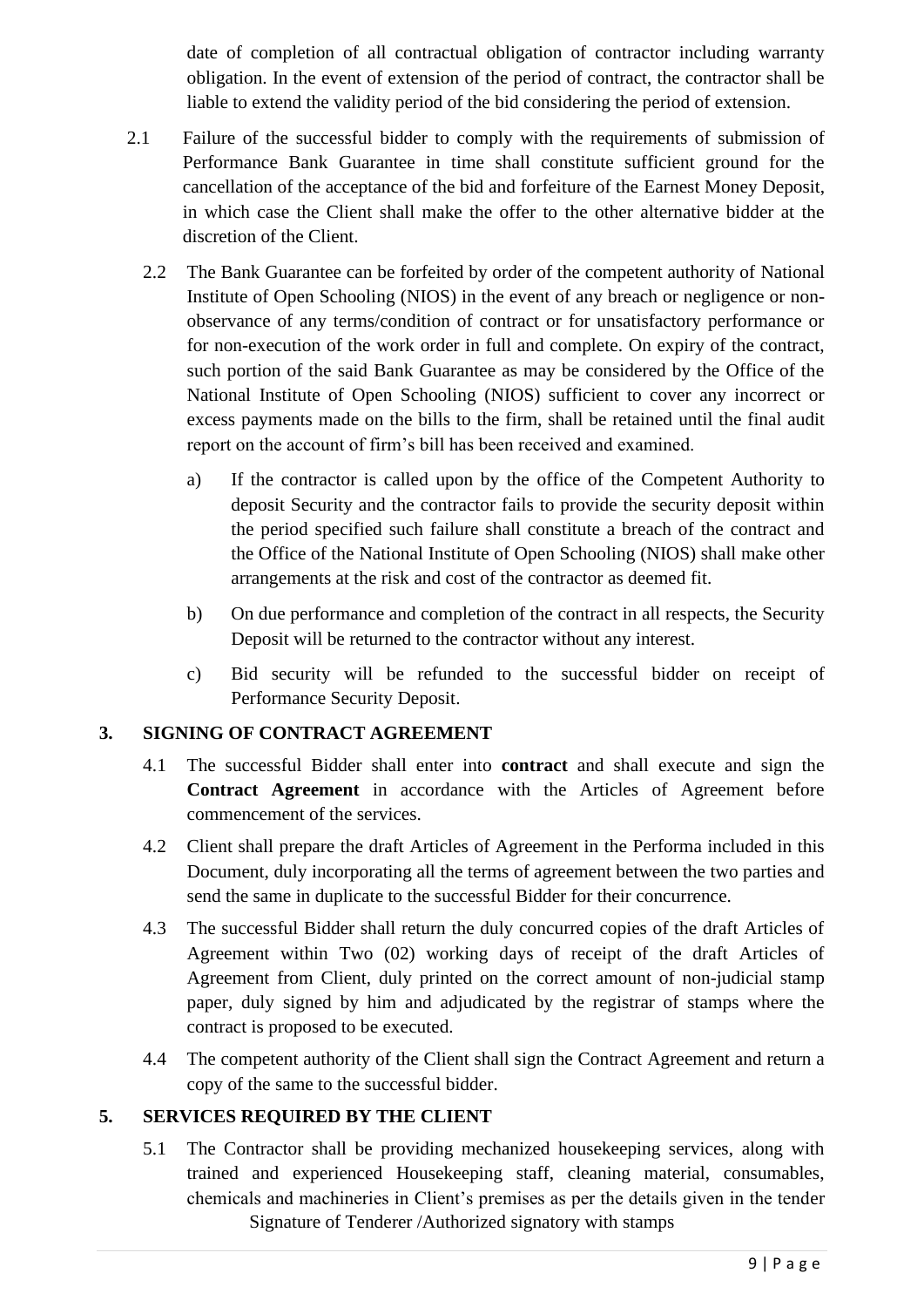document, or any other location as required by the Client to be read with the Special Conditions of Contract, Schedule of Housekeeping Services in this tender.

- 5.2 The Client shall pay the charges as agreed between the Client and the Contractor at the time of bidding process. A schedule of charges shall be annexed to the Articles of Agreement after finalizing the amount at the conclusion of bidding process.
- 5.3 The Contractor shall provide mechanized housekeeping services in the Client's premises to its entire satisfaction and it is the sole responsibility of the Contractor that the work is executed in all respects in accordance with the Contractor's obligations.

## **6. CONTRACTOR'S OBLIGATIONS**

- 6.1 The Contractor shall provide mechanized housekeeping services along with machineries, cleaning materials and chemicals at Client's premises as per **Schedule of Housekeeping Services** which may be amended from time to time by the Client during the Contractual period and it shall always form part and parcel of the Contract. The Contractor shall abide by such assignments as provided by the Client from time to time.
- 6.2 The Contractor shall submit to Client the verifiable details of amount deposited on account of EPF and ESI in respect of the deployed personnel to the concerned authorities in every month along with the bill.
- 6.3 The Contractor shall produce to the client the verifiable details of payments of ESI, employer's contribution towards EPF etc. from time to time to its personnel.
- 6.4 The Client shall have the right, within reason, to have any personnel removed who is considered to be undesirable or otherwise and similarly the Contractor reserves the right to remove any personnel with prior intimation to the Client, emergencies, exempted.
- 6.5 The Contractor shall cover its personnel under Insurance for personal accident and death whilst performing the duty and the Client shall own no liability and obligation in this regard.
- 6.6 The Contractor shall exercise adequate supervision to reasonably ensure proper performance of Mechanized Housekeeping Services in accordance with Schedule of Requirements.
- 6.7 The Contractor shall issue identity cards / identification badges/documents to all its employees who will be instructed by the Contractor to display the same.
- 6.8 The personnel of the Contractor shall not be the employees of the Client and they shall not claim any salary or allowances, compensation, damages or anything arising out of their employment/duty under this Contract. The Contractor shall make them known about this position in writing before deployment under this agreement.
- 6.9 The Contractor shall also provide at its own cost all benefits statutory or otherwise to its employees and the Client shall not have any liability whatsoever on this account. The Contractor shall also abide by and comply with the Labour laws, Workmen Compensation Act, EPF Laws, ESIC Laws, Income tax laws and Minimum Wages Laws, Contract Labour (Regulations Abolition Act) or any other law in force.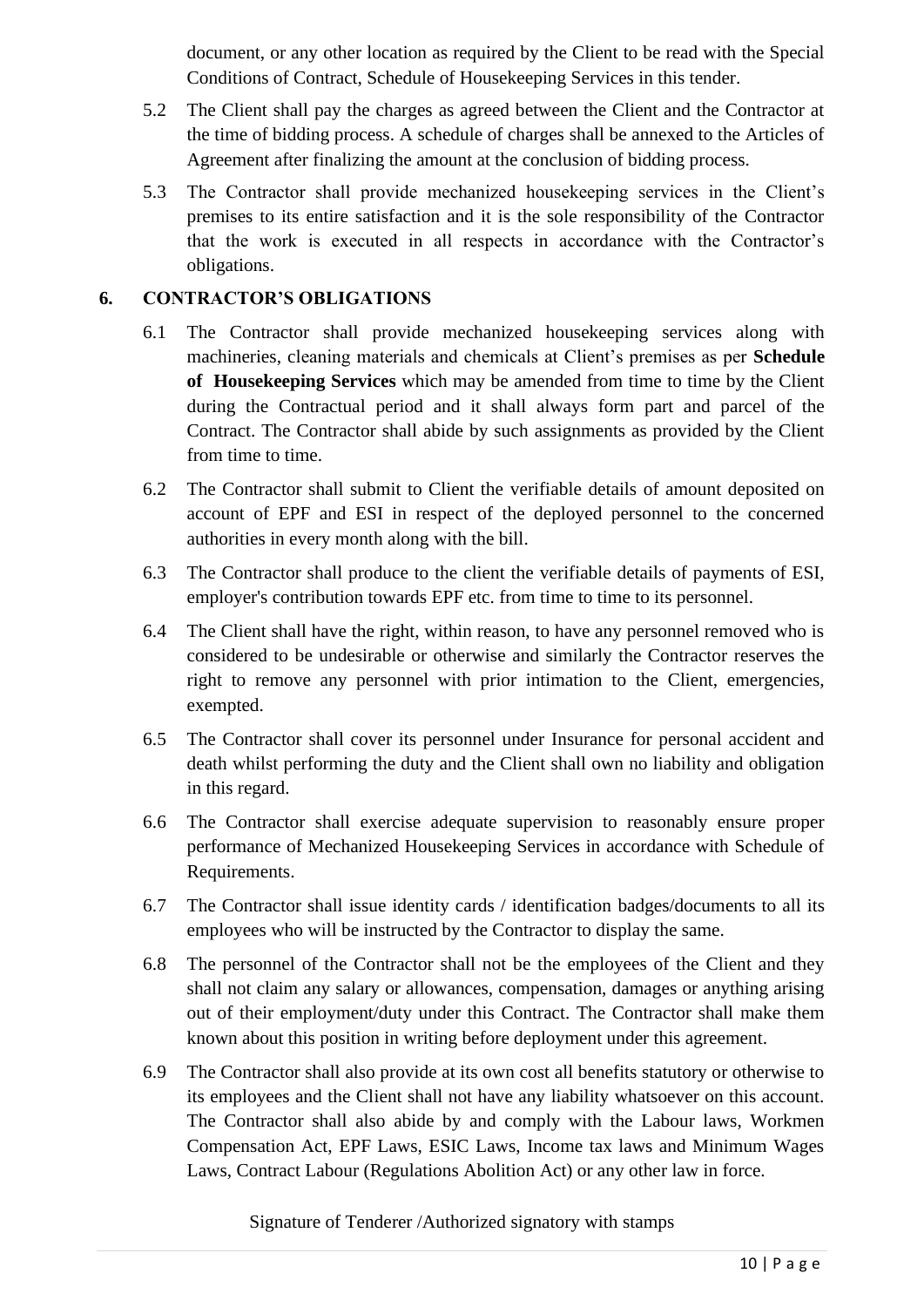- 6.10 The Contractor shall cover all its personnel under the relevant laws of EPF, Minimum wages, ESIC etc. Proof of the same should be submitted by the Contractor monthly exclusively for the Housekeeping staff deployed in NIOS.
- 6.11 The Contractor shall submit a copy of wages sheet showing monthly wages paid to its personnel.
- 6.12 Adequate supervision shall be provided to ensure correct performance of the services in accordance with the prevailing requirements agreed upon between the two parties.
- 6.13 All necessary reports and other information shall be supplied immediately as required and regular meetings will be held with the Client.
- 6.14 The Contractor shall not employ any person below the age of 18. Manpower so engaged shall be trained for providing services.

## **7 Contractor's Personnel**

- 7.1 The Contractor shall at all times ensure that it has sufficient, suitable and qualified personnel to supervise the Client premises at the Client Site and in sufficient number to undertake the responsibilities imposed upon the Contractor under the Contract and to provide full attention for executing the work thereof.
- 7. 2 The Contractor shall submit its Organisation Chart, showing therein the details of key personnel with their full contact details. The Contractor shall also keep informing the Client of any change in its organization or its personnel
- 7.3 The Contractor shall provide minimum of two sets each of summer and winter uniform to its personnel at its own cost.

### **8. CONTRACTOR'S LIABILITY**

- 8.1 The Contractor shall completely indemnify and hold harmless the Client and its employees against any liability, claims, losses or damages sustained by it or them by reason of any breach of contract, wrongful act or negligence by the Contractor or any of its employees engaged in the provision of the mechanized housekeeping services to the Client.
- 8.2 The Contractor shall not be liable in any way whatsoever and the Client hereby expressly waives any right to, any loss, injury, damage, cost or expense of whatsoever nature directly or indirectly:
	- 8.2.1 Caused by, resulting from or in connection with any Act of Terrorism or any Biological or Chemical Contamination or any Nuclear Risks;
	- 8.2.2 Consisting of, caused by, resulting from or in connection with any loss, damage, destruction, distortion, erasure, corruption or alteration of Electronic Data from any cause whatsoever (including but not limited to Computer Virus) unless such loss, damage, destruction, distortion, erasure, corruption or alteration of Electronic Data was due to the negligence or default of the Contractor or any of its employees engaged in the provision of housekeeping Services to the Client.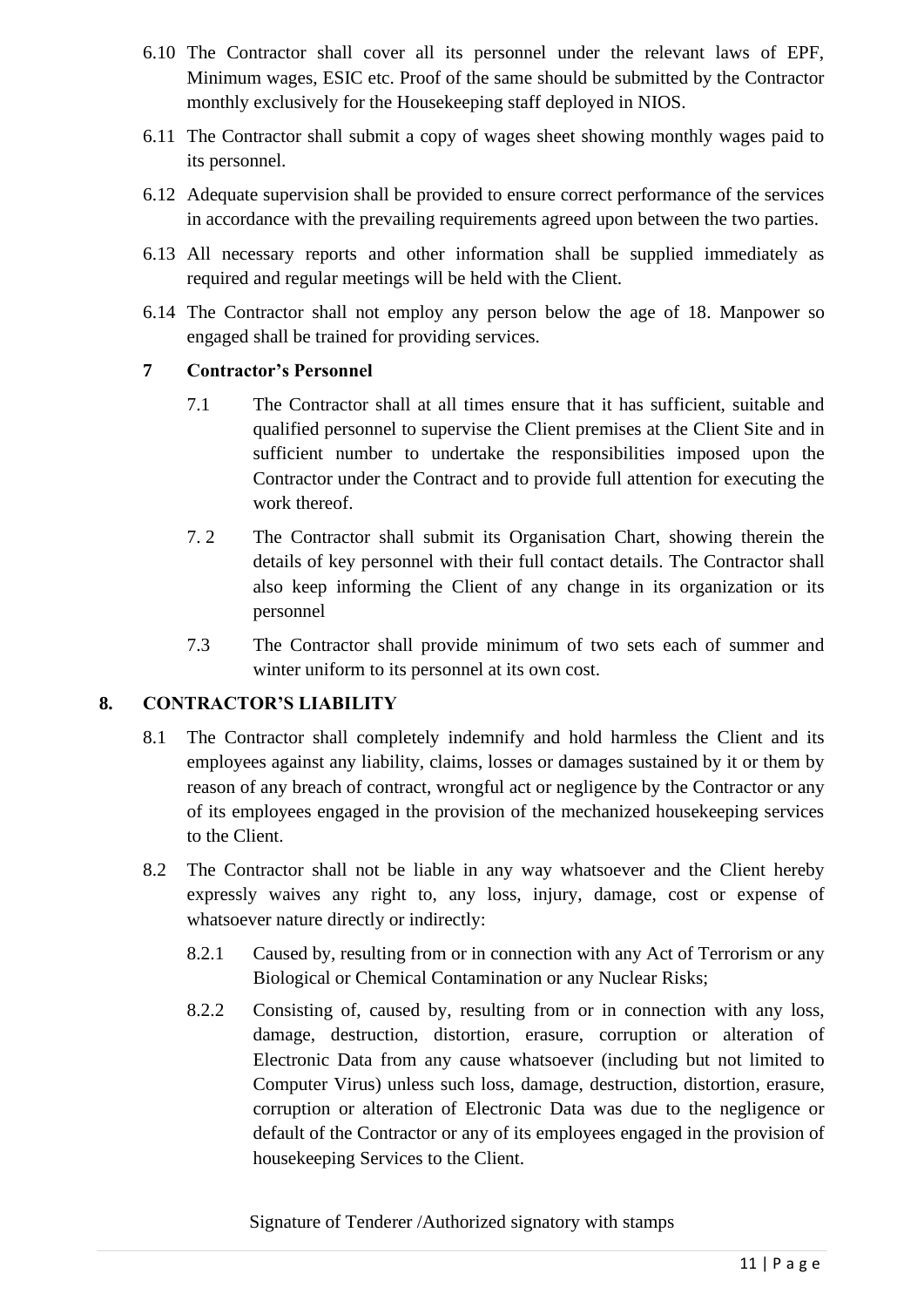8.3 The Contractor shall not Sub-Contract or Sub-let, transfer or assign the contract or any other part thereof. In the event of the contractor contravening this condition, Client shall be entitled to place the contract elsewhere on the contractors risk and cost and the contractor shall be liable for any loss or damage, which the Client may sustain in consequence or arising out of such replacing of the contract.

# **9. CLIENT'S OBLIGATIONS**

- 9.1 Except as expressly otherwise provided, the Client shall, at its own expense, provide timely all the required facilities at the location(s) where the mechanized housekeeping Services are to be provided to enable Contractor's employees to carry out the Services.
- 9.2 The Client shall comply with and fulfil the recommendations (if any), if deemed necessary by the Client, made in writing by the Contractor in connection with the performance of the Services. The Client shall notify the Contractor of any dishonest, wrongful or negligent acts or omissions of the Contractor's employees or agents in connection with the Services as soon as possible after the Client becomes aware of them.
- 9.3 To enable the Contractor to provide the mechanized housekeeping services, the Client shall ensure that their staff is available to provide such assistance
- 9.4 The Client shall not be under any obligation for providing employment to any of the personnel of the Contractor after the expiry of the contract. The Client does not recognize any employee employers relationship with any of the workers of the Contractor.
- 9.5 The client's authorised officer shall keep the daily attendance record against each of manpower deployed in NIOS premises in all the buildings.

# **10. VALIDITY OF CONTRACT**

The contract, if awarded, shall be for a period of **one year** from the date of signing of Contract Agreement. In case of breach of conditions of Contract or in the event of not fulfilling the minimum requirements / statutory requirements, the Client shall have the right to terminate the contract forthwith in addition to forfeiting the performance security amount deposited by the contractor and initiating administrative actions for black listing etc. solely at the discretion of the competent authority of the office of the Client.

The initial contract period of **one year** shall be further extendable for **two years (year to year basis)** subject to satisfactory services with mutual consent of both the parties and also at the sole discretion of the office of the Client. **Maximum period of contract including extension period shall be for three (03) years.**

# **11. PAYMENTS**

- 11.1 After selection of the Successful bidder as Contractor, a price schedule shall be annexed to the Articles of Agreement according to which all payments shall be made to the Contractor by the Client for the mechanized housekeeping services.
- 11.2 The prices in the Price Schedule shall be exclusive of any Goods and Services Tax (GST), education cess, secondary and higher education cess or any other applicable taxes as may be levied by the Government from time-to-time and the same shall be charged in addition to the applicable rate.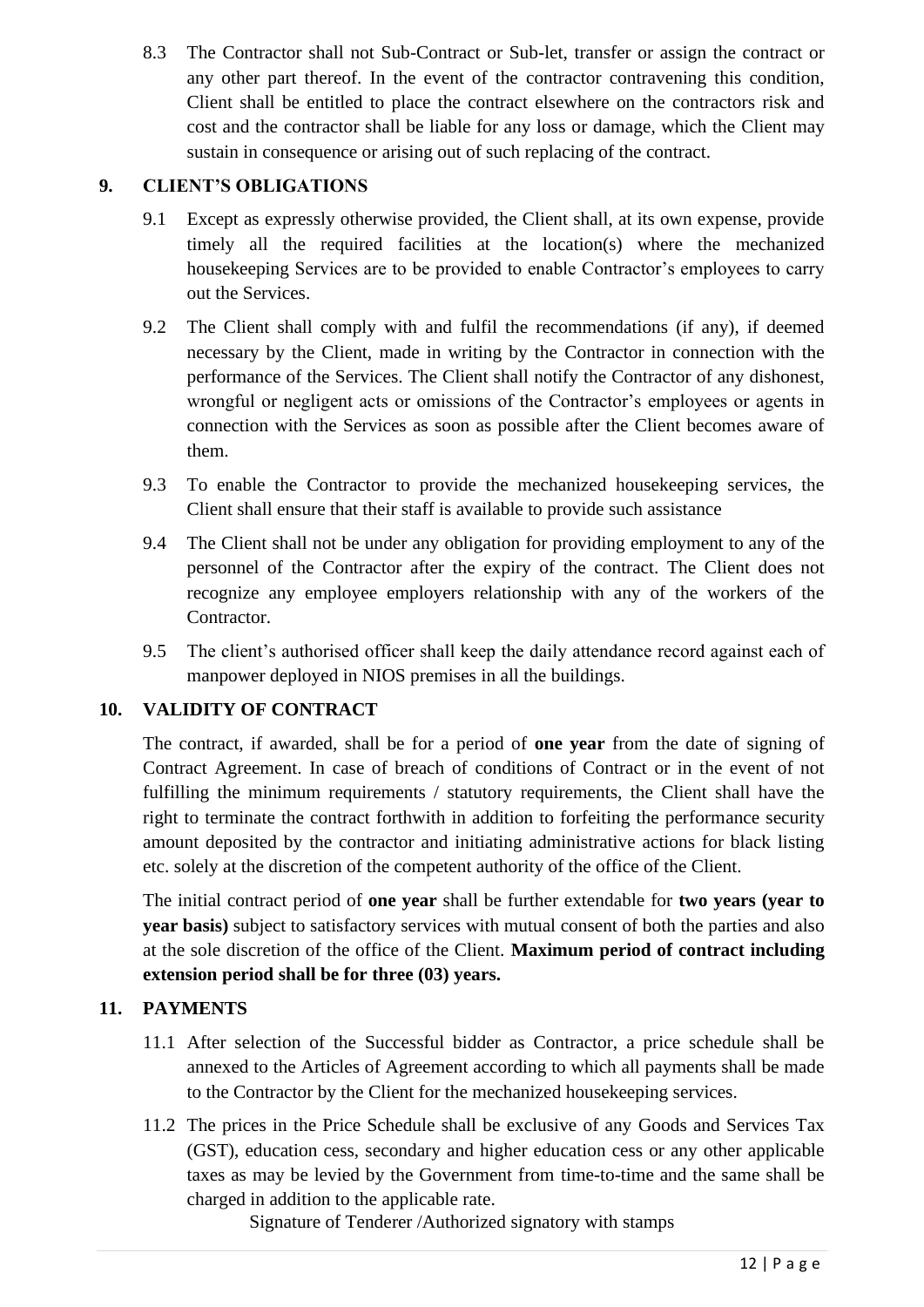- 11.3 The Contractor shall raise invoice per month and submit the same to Client by 5th of every following month. The Client shall make all endeavours to make payments within 15-20 days from the date of the receipt of the invoice from the Contractor.
- 11.4 The cost of the Contract as approved by the client shall be valid for the entire period of the contract **i.e. initially for a period of one year.** No price escalation, other than **minimum wages and VDA revision,** shall be entertained by the Client during the period of contract including the extended period, if any.
- 11.5 In addition to the Contract payments, the Client shall pay for any additional services required by the Client, which are not specified in the Price Schedule. .
- 11.6 All payments shall be made in Indian Currency by means of RTGS to the account of the agency on submission of payment proof of wages to the account of individuals (Housekeeping staff) either through Cheque/RTGs with respect to their attendance.
- 11.7 Client shall be entitled to deduct in accordance with Applicable Law, Income Tax at source (TDS) or withholding tax or other deductions (as the case may be), from any payments due to the Contractor, and the amount so deducted shall be deemed to be payment made to the Contractor. Client may provide a certificate certifying the deduction so made as and when demand raised by the contractor.
- 11.8 No payment shall be made in advance nor any loan from any bank or financial institution recommended on the basis of the order of award of work.

## **12. FORCE MAJEURE - OBLIGATIONS OF THE PARTIES**

- 12.1 "Force Majeure" shall mean any event beyond the control of Client or of the Contractor, as the case may be, and which is unavoidable notwithstanding the reasonable care of the party affected, and which could not have been prevented by exercise of reasonable skill and care and good industry practices and shall include, without limitation, the following:
	- (i) War, hostilities, invasion, act of foreign enemy and civil war;
	- (ii) Rebellion, revolution, insurrection, mutiny, conspiracy, riot, civil commotion and terrorist acts;
	- (iii) Strike, sabotage, unlawful lockout, epidemics, quarantine and plague;
	- (iv) Earthquake, fire, flood or cyclone, or other natural disaster.

As soon as reasonably practicable but not more than 48 (forty-eight) hours following the date of commencement of any event of Force Majeure, an Affected Party shall notify the other Party of the event of Force Majeure setting out, inter alia, the following in reasonable detail:

- 12.2 The date of commencement of the event of Force Majeure;
- 12.3 The nature and extent of the event of Force Majeure;
- 12.4 The estimated Force Majeure Period,
- 12.5 Reasonable proof of the nature of such delay or failure and its anticipated effect upon the time for performance and the nature of and the extent to which, performance of any of its obligations under the Contract is affected by the Force Majeure.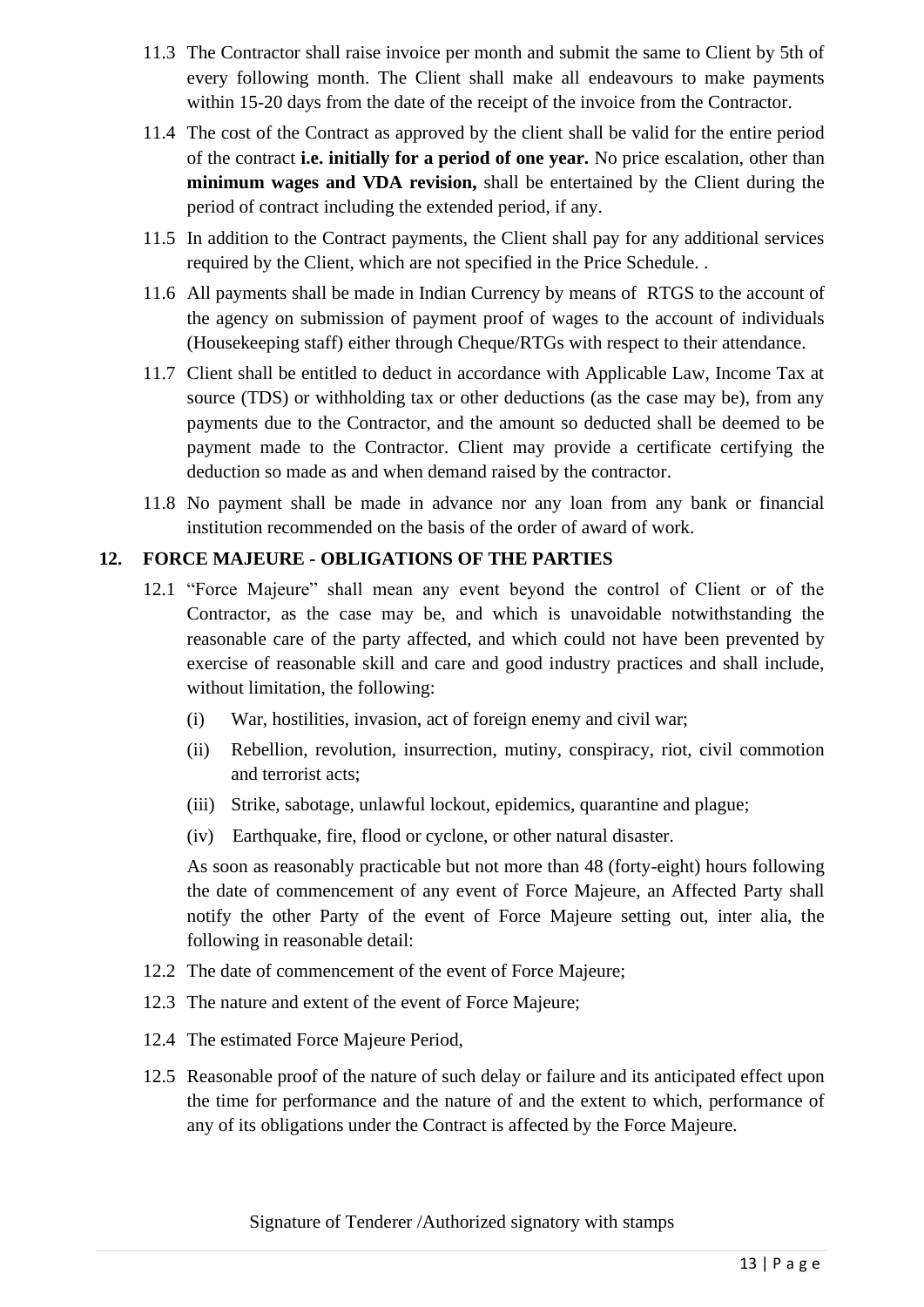- 12.6 The measures which the affected party has taken or proposes to take to alleviate/mitigate the impact of the Force Majeure and to resume performance of such of its obligations affected thereby.
- 12.7 Any other relevant information concerning the Force Majeure and /or the rights and obligations of the Parties under the Contract.

# **13. TERMINATION**

This Contract may be terminated forthwith by either party by giving written notice to the other if:

- 13.1 The other party is in material breach of its obligations under this Agreement and / or, in the case of such breaches capable of being remedied, fails to remedy that breach within thirty days of receiving notice of such breach; or
- 13.2 The Contract may be terminated forthwith by the Client by giving written notice to the Contractor, if:
	- 13.2.1 In case of breach of any of terms and conditions of the Contract by the Contractor, the Competent Authority of the Client shall have the right to cancel the Contract without assigning any reason thereof, and nothing will be payable by the Client and in that event the security deposit in the form of performance Bank Guarantee shall be invoked and forfeited.
	- 13.2.2 The Contractor does not provide mechanized housekeeping services satisfactorily as per the requirements of the Client or / and as per the Schedule of Requirements
	- 13.2.3 The Contractor goes bankrupt and becomes insolvent.

### **14. INSOLVENCY**

- 14.1 The competent authority of the office of the National Institute of Open Schooling (NIOS) may at any time by notice in writing summarily terminate the contract without compensation to the contractor in any of the following events, that is to say:
	- i) If the contractor being a company shall pass a resolution or the court shall make an order for the liquidation of the affairs or a receiver or Manager on behalf of the debenture holder Shall be appointed or circumstances shall have arisen which entitled the court or debenture holders to appoint a receiver or Manager.
	- ii) If the contractor commits any breach of this contract not herein specifically provide for: provided always that such determination shall not prejudice any right of action or remedy which shall have accrued or shall accrue thereafter to the Client and provided also that the contractor shall be liable to pay the Client for any extra expenditure, he is thereby put to but shall not be entitled to any gain.

### **15. CURRENCIES OF BID AND PAYMENTS**

16.1 The Bidder shall submit his price bid / offer in Indian Rupees and payments under this contract will be made in Indian Rupees.

### **16. GOVERNING LAWS AND SETTLEMENT OF DISPUTE**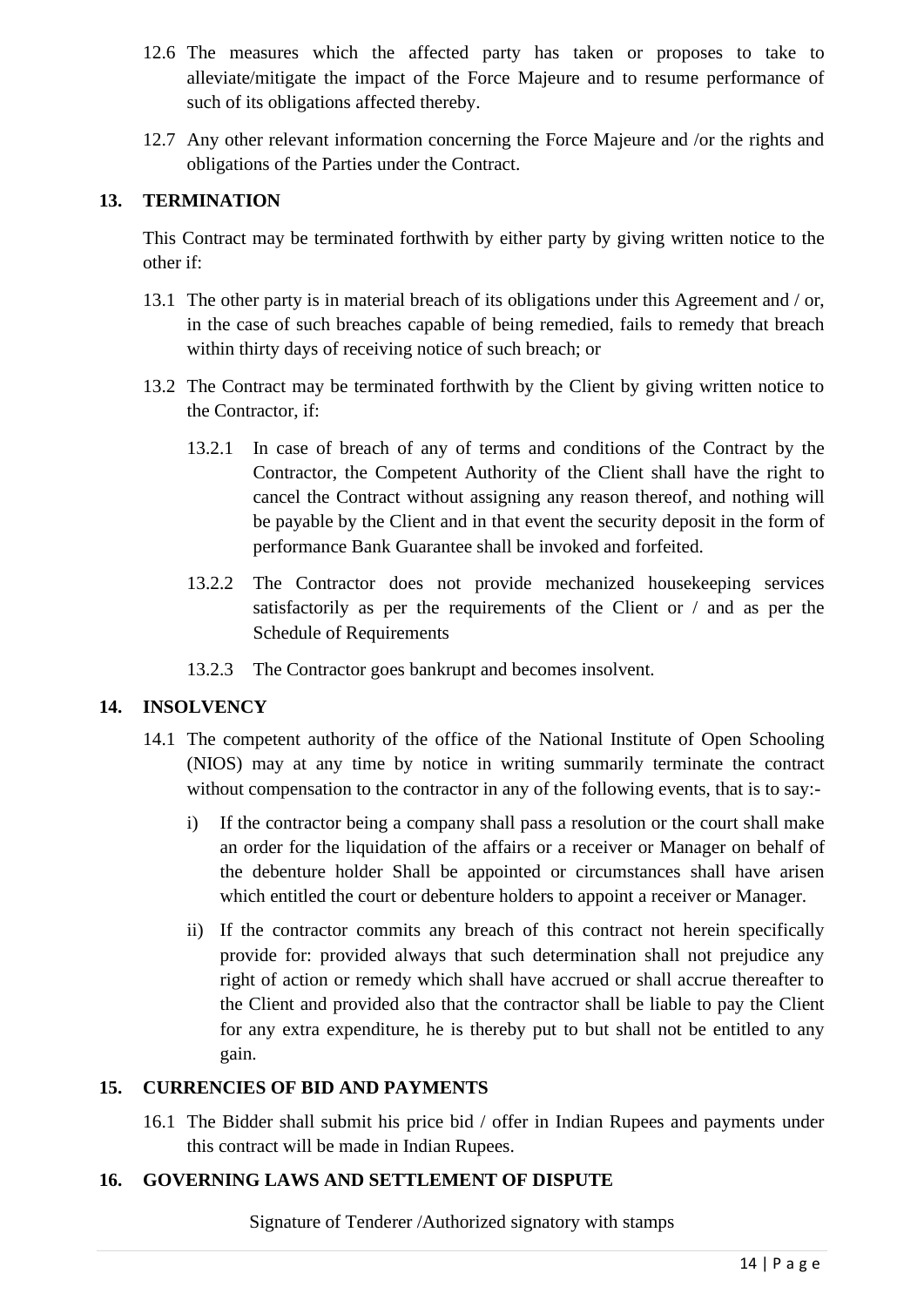- 16.1 Any claims, disputes and or differences (including a dispute regarding the existence, validity or termination of this Contract) arising out of, or relating to this contract including interpretation of its terms shall be resolved through joint discussion of the Authorized Representatives of the concerned parties. However, if the disputes are not resolved by the discussions as aforesaid within a period 30 days, then the matter will be referred for adjudication to the arbitration of a sole arbitrator to be appointed by the Client in accordance with the provisions of the Arbitration and Conciliation Act 1996 and rules made there under including any modifications, amendments and future enactments thereto. The venue for the Arbitration will be Delhi and the decision of the arbitrator shall be final and binding on the parties.
- 16.2 **Jurisdiction of Court:** This Contract is governed by the laws of Republic of India and shall be subject to the exclusive jurisdiction of the courts in Delhi.

# **SPECIAL CONDITIONS OF CONTRACT**

1. The Special Conditions of Contract and General Conditions of the Contract shall supplement the "Instructions to the Bidders" given in this tender document.

# **2. INDEMNIFICATION:**

The successful bidder is solely liable to fully indemnify and keep Client indemnified against all loses/penalties/awards/decrees arising out of litigation/claims/application initiated against the Client on account of acts of omission/commission attributable to the Contractor and which are punishable under the provisions of various Central Labour and Employment Acts including the following Acts as amended from time to time. Client shall be vested with sole discretion to determine damages/ loss suffered on account of above from the dues payable from security deposit as performance Guarantee or from either the personal property of bidder or property owned by his firm/company by way of initiating suitable legal litigation against the Contractor at any point of time.

# **3. LABOUR LAW COMPLIANCES**

The Contractor shall at his own cost comply with the provision of labour laws, rules order and notification whether central or state or local as applicable, to him or to this contract from time to time etc present or future

- 3.1 The engagement and employment of labourers and payment of wages to them as per existing provisions of various labour laws and regulations is the sole responsibility of the Contractor and any breach of such laws or regulations shall be deemed to be breach of this contract. Client may ask the contractor to produce documents to verify that these provisions/laws have complied with by the contractor.
	- (a) All wages allied benefits such as leave, ESI, PF, Gratuity , Bonus etc, shall be paid by the contractor and Client shall not incur any liability or additional expenditure whatsoever for personnel deployed.
	- (b) It is mandatory that the employees must be paid through bank/cheques/RTGS to their account and submit the detail of payment to the client every month with respect to the attendance of the employees deployed for Mechanized Housekeeping job only.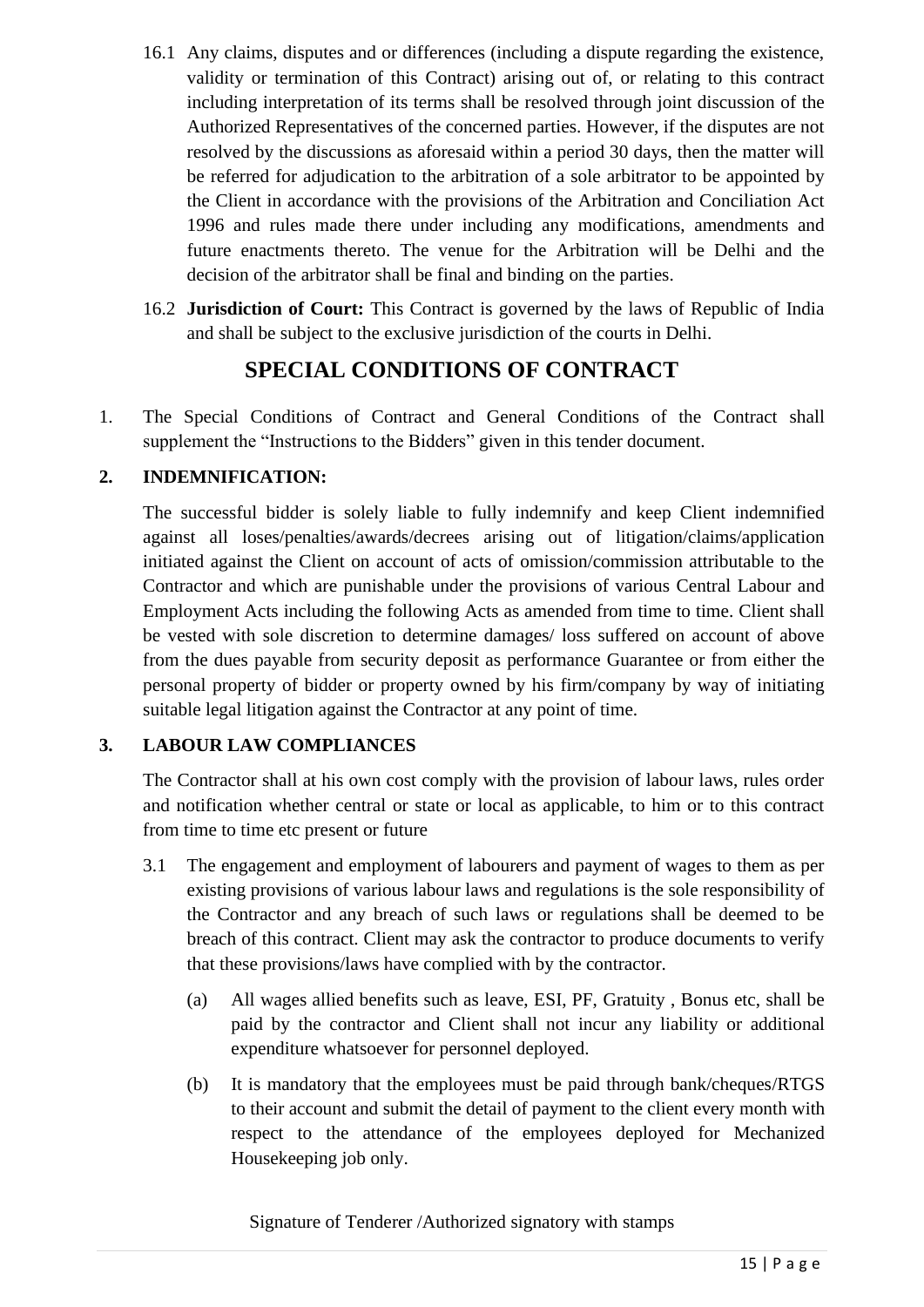- 3.2 The Contractor shall abide by all labour laws, laws related to EPF Organization, ESI Corporation, Workmen Compensation Act. The details of EPF, ESIC in respect of their deployed staff shall be submitted by the Contractor to Client every month along with the bill. The Contractor shall abide including but not limited to, matters relating to timely payment of wages and allowances, payment of minimum wages, payment of overtime, grant of leave, payment of workmen's compensation, working hours, safety, maternity benefits, holidays, framing of standing orders, disciplinary action against employees, payment of provident fund contributions, payment of gratuities and payment of bonuses.
- 3.3 The contractor shall be liable for any legal dispute / case / claims that arises or may arise during currency of the contract due to non-compliances of labour or other related laws.
- 3.4 The contractor shall be responsible for compliance of all the laws rules/regulations and Govt. instructions that are/will be applicable to and aimed to protect the interest of the employees/worker engaged by it and shall ensure payment of all the statutory dues/liabilities as may have arisen during the past 'or' may arise during the course of performance of contract.
- 3.5 The Contractor shall submit periodical returns as may be specified from time to time.

# **4. OFFICIAL RECORDS:**

- 4.1 The Contractor shall maintain complete official records of disbursement of wages / salary, showing specifically details of all deductions such as ESI, PF etc. in respect of all the staff deployed in Client's office in verifiable form.
- 4.2 The Contractor shall maintain a personal file in respect of all the staff that is deployed in Client's office. The personal file shall invariably consist of personal details with passport size photograph such as name, address, date of birth, sex, residential address (Temporary / Permanent), a copy of voter ID/Aadhaar card and all grievances recorded by the staff vis-à-vis action taken etc. + emergency contacts.
- 4.3 The Contractor shall furnish an undertaking that within seven (7) days of the close of every month they will submit to Client a statement showing the recoveries of contributions in respect of employees with Certificate that the same have been deposited with ESIC/ EPFO Commissioners exclusively for NIOS.
- 4.4 Each monthly bill must accompany the:
	- (a) List of employees with their date of engagement/place of deployment
	- (b) The amount of wages (The Contractor shall ensure that minimum wages are paid to each of the employees with all the benefits (such as ESIC/EPF/Bonus etc.) as per their attendance record in every month.
	- (c) Copies of authenticated documents of payments of such contributions to EPFO/ESIC exclusively for the persons deployed in NIOS for the Mechanized Housekeeping Services.
	- (d) Declaration of the Contractor regarding compliance of EPF / ESIC / Bonus and other laws as applicable from time to time.
	- (e) Original attendance record duly verified by the concerned officer.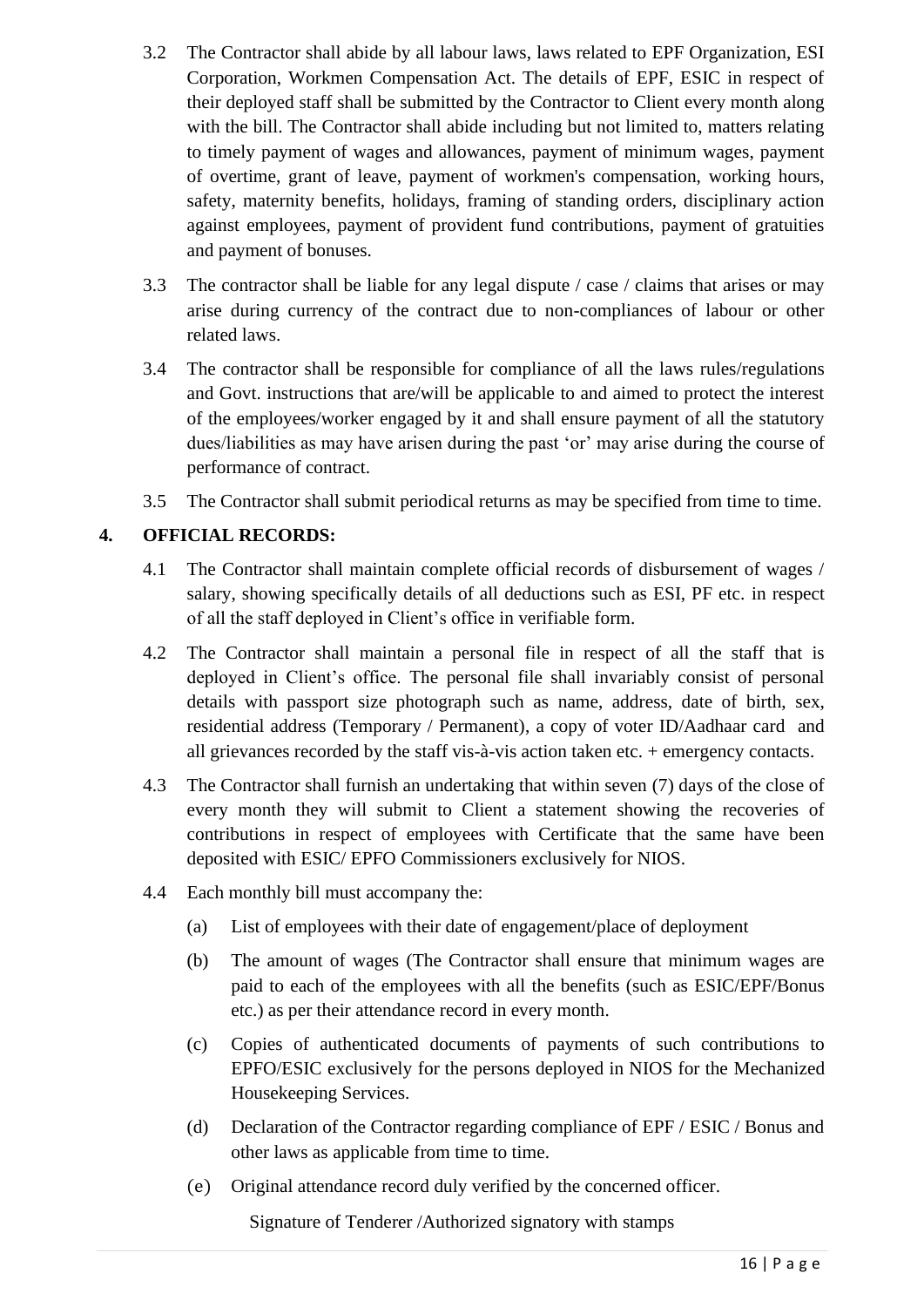(f) Satisfactory performance report certified by the concerned officer.

# **SCHEDULE OF HOUSEKEEPING SERVICES**

In this **Schedule of Requirements,** the details of mechanized housekeeping services to be provided by the Contractor and also other information, instructions of the Client and instructions to the Contractor's employees posted at the Clients' site and all such other aspect of the Contracts are to be mentioned.

# **1. SCOPE OF WORK**

- 1.1 The scope of Work and the Schedule of services shall include all works but not limited to cleaning (building), sweeping, mopping of floors, vacuuming of carpets, if any, dusting of furniture and equipments.
- 1.2 The Contractor shall deploy all housekeeping staff at the Client office in the manner and as per the instructions of the Client.
- 1.3 The Contractor has to provide workforce in sufficient manpower to maintain the building as required and of quality to ensure workmanship of the degree specified in the Contract and to the satisfaction of Client.
- 1.4 The Contractor shall ensure that all housekeeping staff are fully conversant with the premises and with the client's business activities and its related housekeeping requirements.
- 1.5 The Contractor shall submit their own schedule of activities for approval of the Client for improvement of housekeeping services.
- 1.6 The building and its surrounding areas shall always be kept in well hygienically clean and disinfected conditions.
- 1.7 All the general and special machineries, as specified in the tender document shall be used for cleaning the premises as required and shall be arranged by the Contractor.
- 1.8 The Client shall have the right to have any person removed who is considered to be undesirable or otherwise and similarly the Contractor reserves the right to remove the personnel with prior permission of the Client, emergencies, exempted.
- 1.9 The Contractor shall cover its personnel under insurance for personal accident and/ or death whilst performing the duty.
- 1.10 The Contractor shall exercise adequate supervision to ensure proper performance of mechanized housekeeping services in accordance with the requirements.
- 1.11 The Contractor shall issue identity cards / identification documents to all its employees who will be instructed by the Contractor to display the same at all times. The personnel of the Contractor shall be subject to detailed direction and control of the Contractor and in relation to manner and model of performance of duties, as agreed vide this agreement.
- 1.12 The Contractor shall also provide at its own cost all benefits statutory or otherwise to its employees and the Client shall not have any liability whatsoever on this account.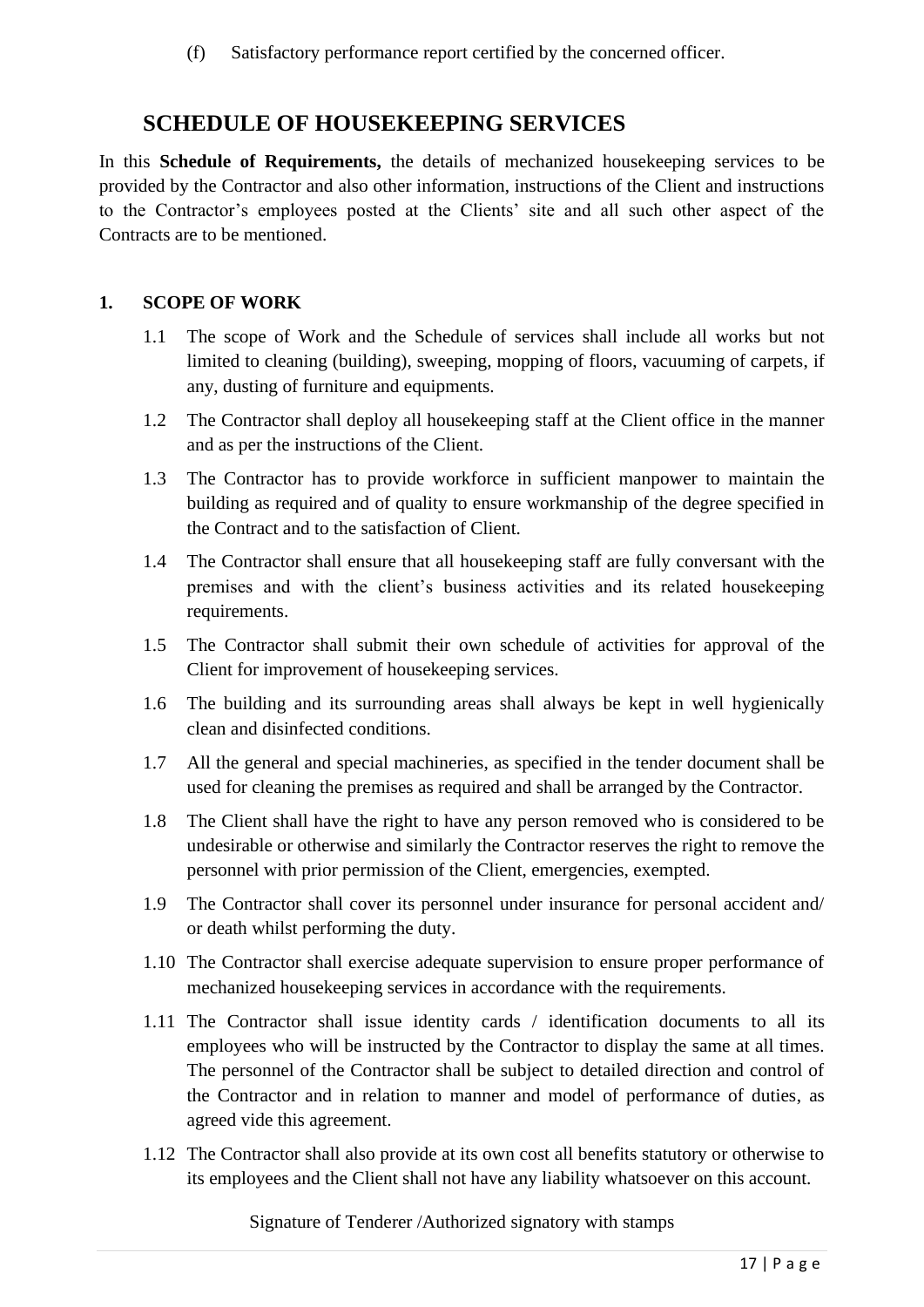1.13 The Contractor shall ensure that only those machineries are provided for executing mechanized housekeeping services in Client's premises that are technically brandwise specified and defined in the tender document. The Contractor shall also ensure that the supplied machineries are fully functional in good working conditions. Sufficient documentary evidences in support viz. Detailed Purchase Invoices in respect of each of the machinery is produced to the Client. Failure to comply the instructions will result in termination of the Contract and decision of the competent authority of the Client shall be final and binding.

It shall be the sole responsibility of the Contractor to maintain the housekeeping services of cleaning and maintenance of the Client's two office buildings at NOIDA and paper store at Sahibabad with machineries and housekeeping staff in the most hygienic, clean and standard way and in the manner as desired by the Client.

- 1.14 The Contractor shall also ensure that all Building areas viz. Outer, Toilets, Floors, Basement, Main Entrances, Rooms, Halls etc. are neat and clean every time and shall be maintained in the neat and tidy position every time.
- 1.15 In case it is found that the housekeeping services are not rendered satisfactorily, it shall invoke the penalties clauses as defined in the tender document and the Client shall have the right to terminate the Contract besides forfeiting the performance bank guarantee submitted by the Contractor.
- 1.16 The Contractor shall also ensure that all the monthly requirements of Chemicals and Cleaning Materials (Consumables), as defined in the tender document, are provided on each month and as per the requirements to the Client's office in totality. In case it is found that any chemical or cleaning material of the inferior quality or sub standard quality, or the brand other than those specified in the tender document, is supplied; or if the branded items as per the tender document are not supplied in the proportion to the requirements for executing the housekeeping services for the standards of the Client, the Client shall be at liberty to treat the action of the Contractor as breach of Contract and shall terminate the Contract besides imposing penalties under the provisions of the Contract / Tender Document and forfeiting the Performance Bank Guarantee.
- 1.17 The Contractor shall ensure that.
	- 1.17.1 All toilets are provided with all consumables / items every time.
	- 1.17.2 The stock of all the Cleaning materials / consumable / chemicals is maintained in Client's premises.
	- 1.17.3 The stock details i.e. Receipt and Issue of the cleaning materials / consumables are maintained by the Contractor's Supervisors and are verified by the Controlling officer of the Client on a day to day basis.
	- 1.17.4 The Cleaning Material/ Consumable/ Chemicals are supplied to meet the full requirements of the office.
- 1.18 Contractor must provide standard and clean liveries to its employees / supervisors with their photo identity cards properly displayed during duty time. No extra payments shall be claimed by the Contractor or its deployed staff from the Client for such items.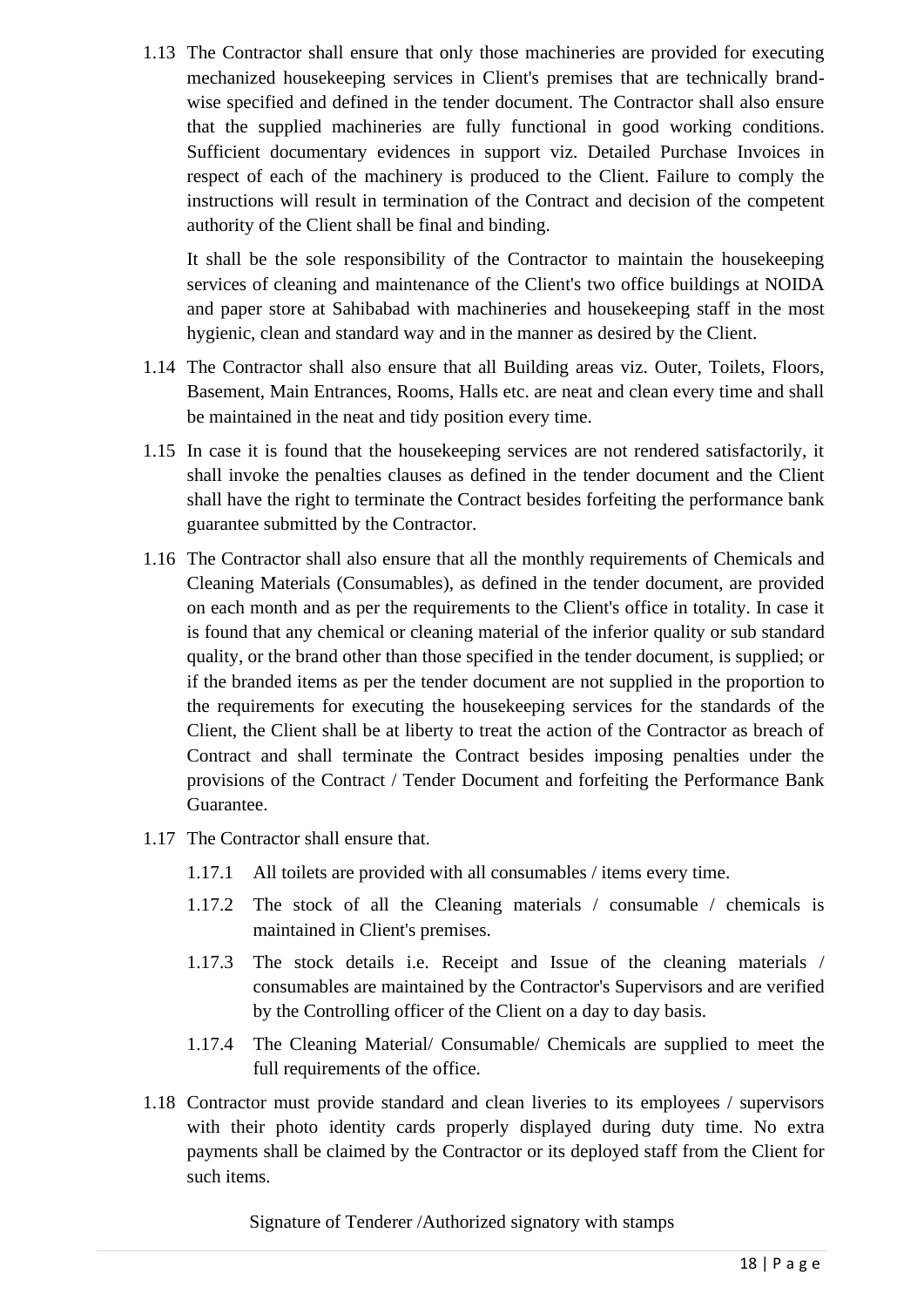- 1.19 The Contractor must provide salary slips, EPF numbers and ESI Cards, duly activated, to all the deployed manpower at Client's office. The Contractor should also ensure that EPF statements to the deployed manpower are provided immediately after the financial year closing. Any delay in submission of these records will force Client to deduct a proportionate amount from the bills, as decided by the competent authority of Client.
- 1.20 Contractor must employ adult, trained and experienced personnel only. Employment of child labour shall lead to the termination of the contract at the risk and cost of the Contractor. Contractor shall deploy/engage reliable persons at Client after proper character and police verification and impose any conditions as per prevailing contractual labour laws for such engagements, take disciplinary action or reward any person at work etc., at its sole costs, risks and responsibilities. Contractor shall intimate the details like name, age, parentage, address (residential as well as permanent) of all staff to the Client and shall also intimate changes in addresses of the staff as and when they take place.
- 1.21 Contractor shall deal with and settle the matters related with unions and shall make sure that no labour disputes / problems are referred to Client. It shall totally indemnify Client in this regard.
- 1.22 Contractor should at all times indemnify Client against all claims, damages or compensation under the provisions of Payment of Wages Act, 1936; Minimum Wages Act, 1948; Employer's Liability Act, 1938; the Workmen Compensation Act, 1923; Industrial Disputes Act, 1947; Maternity Benefit Act, 1961; Delhi Shops and Essential Act or any modification thereof or any other law relating thereto and rules made hereunder from time to time. Client will not own any responsibility in this regard.
- 1.23 Contractor staff shall always be disciplined, properly dressed and be presentable all the time during duty. The persons deployed by Contractor shall be properly trained, have requisite experience and skills for carrying out a wide variety of work. The Contractor shall be solely responsible to tackle the matters in case any of its staff deployed under this contract falls sick or is injured or goes on strike/ unfair activities etc. during performance of his/her duty. It shall indemnify Client in all respects under this contract.
- 1.24 Be it private or public areas, the Contractor's employees shall be liable to be frisked/ checked by the security personnel at Client premises or on duty at any time during performance of their duties.
- 1.25 Contractor's employees shall perform their duties at the premises with due diligence and take all precautions to avoid any loss or damage to the government property/person. Contractor shall be solely responsible for any indiscipline, theft, loss or damage to any person or persons / property at the premises on account of acts of omission and commission by the staff deployed by him.

# **2. DEPLOYMENT AND TENTATIVE REQUIREMENTS OF HOUSEKEEPING STAFF**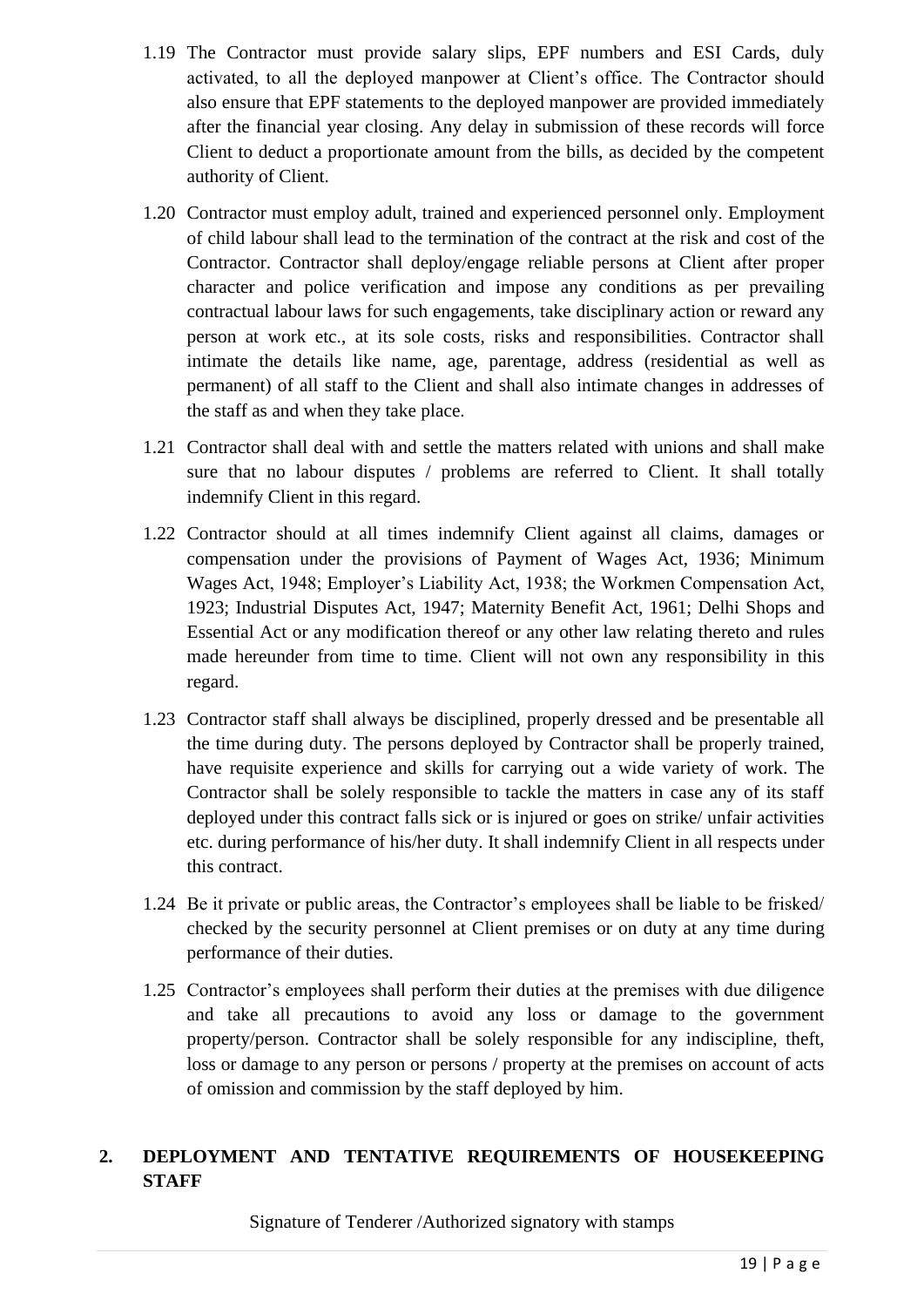- 2.1 The Contractor shall deploy the required number of housekeeping staff for satisfactory mechanized housekeeping services, sweeping, cleaning, mopping of floors, cleaning of washrooms, vacuuming of carpets, if any, dusting, dusting of furniture etc. of the Client.
- 2.2 The Contractor is required to quote prices for each of the category viz. Skilled (Supervisor), Unskilled (Housekeeping Staff), cleaning material, chemicals and machineries in the Price Schedule/Financial Bid of this tender document.
- 2.3. The deployment and tentative requirements of housekeeping staff in each of the category shall be as under:

| <b>Category of Manpower</b>       | <b>Tentative Requirement</b>                                                        | <b>Criteria for appointment</b>                                          |
|-----------------------------------|-------------------------------------------------------------------------------------|--------------------------------------------------------------------------|
| Housekeeping Staff<br>(Unskilled) | NIOS Hq. A-24-25,<br>Noida $-19$ Nos.,<br>A-31 Regional Centre,<br>Noida $-10$ Nos. | Minimum V/VIII Standard<br>passed                                        |
|                                   | NIOS Guest House: 4nos.<br><b>CWC NIOS Book Store,</b><br>Sahibabad $-3$ Nos.       |                                                                          |
|                                   | (Total – 36 Nos.)                                                                   |                                                                          |
| Supervisors (Skilled)             | $02$ Nos.<br>(One for NIOS HQ and<br>One for A-31)                                  | Minimum $12^{th}$ Pass with 5<br>years of experience in<br>similar field |

However, no guarantee can be given to the actual quantity and the requirements may vary at the sole discretion of the competent authority of the office of the NIOS.

2.4 Waste Disposal Management: The Contractor shall ensure collection, mechanized screening / segregation of dry and wet garbage in the earmarked area. The Contractor shall also ensure segregation of bio degradable and non bio degradable garbage.

Finally, the Contractor will arrange for disposal of garbage at such a place as may be permissible by the authorities every day.

- 2.5 The deployment of Housekeeping Staff shall be done by the Supervisors in both buildings on the Client's instructions. The Supervisors shall ensure that execution of mechanized housekeeping services is rendered in accordance with the instructions and terms and conditions of the tender document / contract document.
- 2.6. The Supervisors shall forthwith report about execution of the mechanized housekeeping services and contact person with the Client, who shall be solely responsible on behalf of the Contractor to ensure appropriate execution of the housekeeping services in Client's office. Any deviation from execution and performance of the housekeeping services requirements as specified in the Tender document, shall invoke penalties besides taking action on termination of the Contract at the discretion of the Client.
- 2.7 The Supervisor / Agency shall stock all monthly requirement (as detailed in **List of Consumable - II** and **List of Chemical - III** i.e. cleaning materials, consumables and chemicals as specified in tender document) and keep in NIOS where space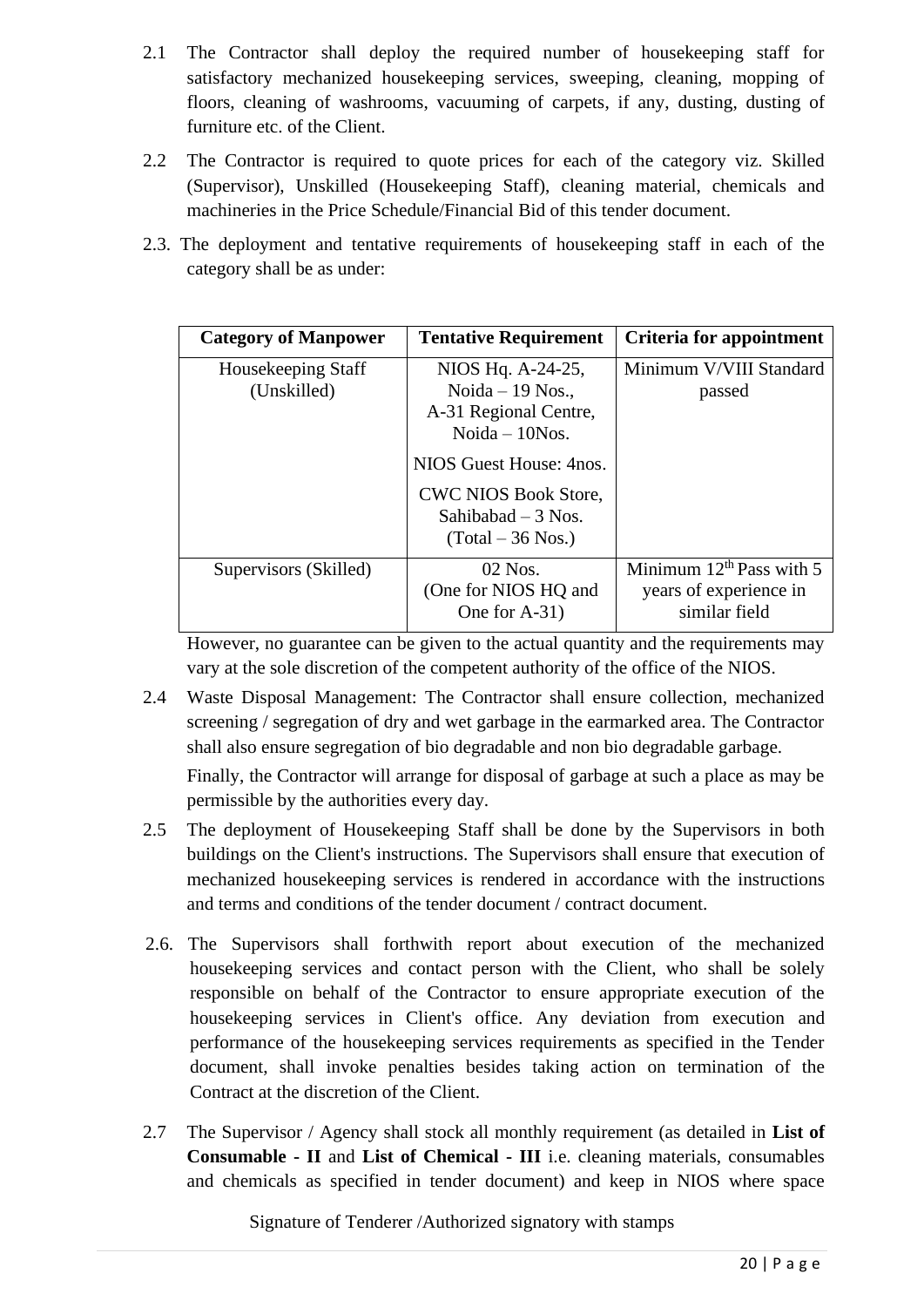allotted for the Store. In case agency not supplies cleaning materials as mentioned in the list the same shall be deducted as per market rates/MRP Rates.

2.8 The Contractor shall ensure that all the machineries that are provided to the Client by the Contractor are in accordance with the terms and conditions of the tender document are always in running conditions. There will be no down time acceptable. However, in cases of machine break-down, it shall be the responsibility of the Contractor to provide immediate replacement of the machinery with the similar technical specifications / brand.

# **3. SUPERVISION**

- 3.1 The Contractor shall depute full time Supervisors in Client's office who shall ensure that all jobs of housekeeping services are rendered to Client in accordance with the instructions of the Contract / tender document.
- 3.2 The Contractor's supervisor shall be the first line of contact for Client, who shall report to the designated officers of Client for all requirements.
- 3.3 The Contractor shall ensure that the Supervisors is not below the level of Operation Executive who are well versant with all housekeeping requirements and who should be prompt enough to initiate all required action.

# **4. PENALTIES**

- 4.1 The Contractor shall disburse salary to its deployed housekeeping staff as per the Wages Act of Labour Department, if any, latest by 7th of every month, failing which penalty of Rs.1000/- per day will be imposed upto 15th of the month and the contract shall liable to be terminated. Security Deposit/Performance Bank Guarantee shall be forfeited and Bank guarantee will be encashed. The Client will have the power to appoint any other agency for the housekeeping services at the risk and cost of the Contractor.
- 4.2 Whenever and wherever it is found that the assigned work is not performed upto the entire satisfaction of the Client, especially under the supervision of the Contractor's Supervisor, it will be brought to the notice of Contractor by the Client and if no action is taken immediately, penalty of Rs.1000/- per day per complaint will be imposed by invoking penalty clause.
- 4.3 The Contractor has to maintain required number of housekeeping staff as per this contract and also arrange a pool of standby housekeeping staff / supervisor. If the required numbers of workers/supervisors are less than specified number as mentioned in the contract, a penalty of Rs.600/- per absentee per day shall be deducted from the bill(s). Contractor shall provide a list of such Housekeeping staff deployed/to be deployed in NIOS during the period of contract having no complaint lodged against them in Police Station.
- 4.4 In case the Contractor fails to fulfil the minimum statutory requirements (ESIC/EPF) as per the conditions of the tender document and fails to produce the concerned documents, it shall be treated as breach of the Contract and the Contractor is liable to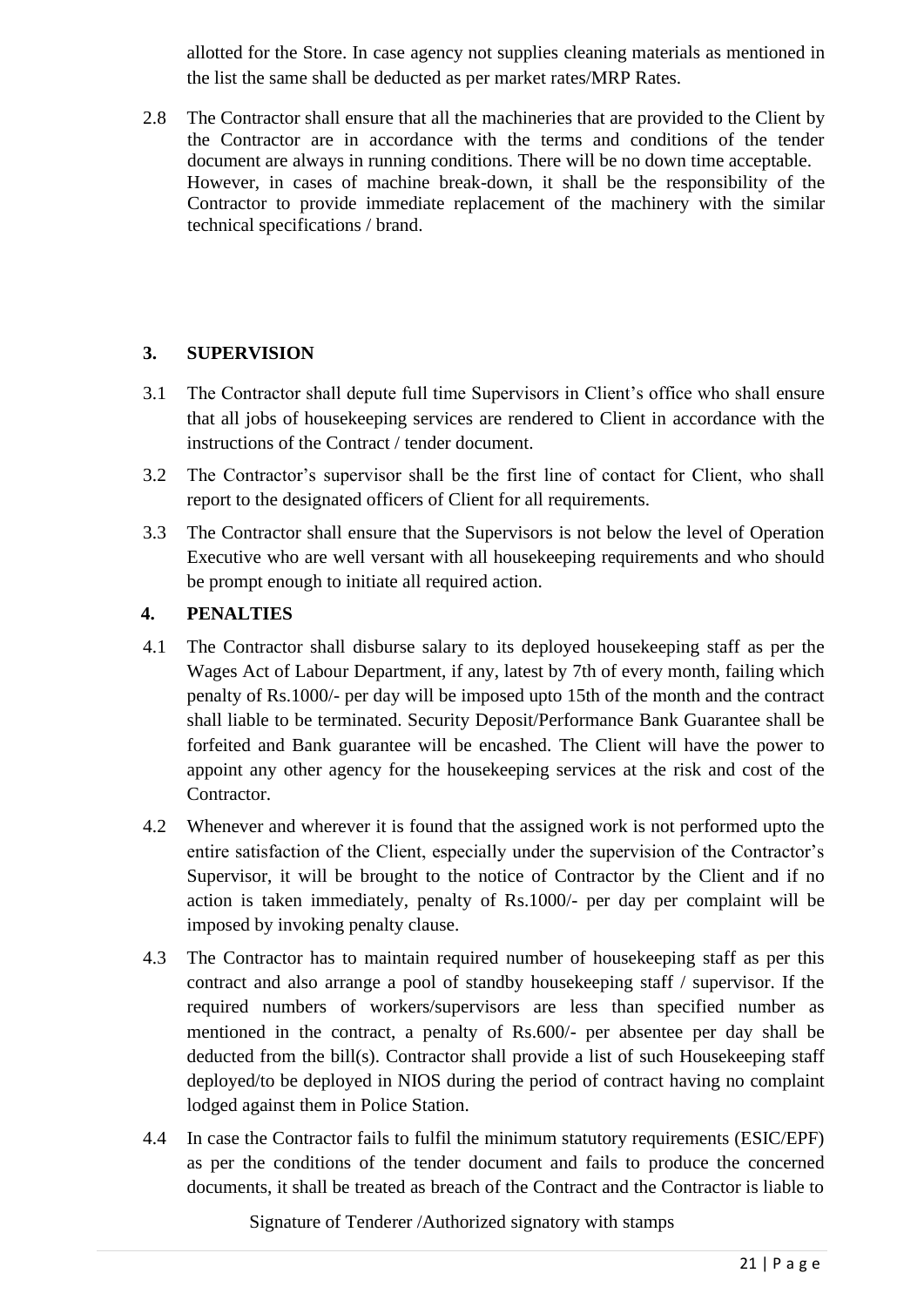be blacklisted by the Client, in addition to forfeiting of the monthly bills and Performance Security Deposit.

4.5 In case of breach of any conditions of the contract and for all types of losses caused including excess cost due to hiring of housekeeping services in the event of Contractor failing to provide requisitioned number of manpower, the Client shall make deductions at double the rate of hiring rate on prorata basis from the bills preferred by the Contractor or that may become due to the Contractor under this or any other contract or from the security deposit or may be demanded from him to be paid within seven days to the credit of the Client.

## **5. SCHEDULE OF SERVICES**

## **5.1 DAILY SERVICES**

- 5.1.1 Housekeeping / cleaning services should be done daily at regular intervals, so that the areas covered under the contract remain, spic and span all the time, working hours should be adjusted in such a manner that cleaning work in the morning should be completed well before 9.30 A.M.
- 5.1.2 Proper and effective cleaning, booming and mopping of office floors corridors, staircases, pantries including sweeping and swabbing of the premises with water and approved detergent on all the floors, toilets, lounges, common area and entire open space on Ground Floor, basement and approaches to office building with brooms before opening office and only swabbing after lunch.
- 5.1.3 Proper and effective cleaning, disinfecting, deodorizing fitting including removal of garbage's at regular intervals throughout the day.
- 5.1.4 Dusting of all items of furniture (wooden, steel and upholstered) such as tables, chairs, filing cabinets, almirahs, windows and their glasses from inside and outside furniture's, partitions, walls, doors, and telephone instruments, notice boards, flower vases, art objects, picture, painting, all equipments and machines in the premises, adjusting of all items of furniture in the reception and adjoining area.
- 5.1.5 Spraying of air fresheners in the reception area, conference rooms, and Committee/Seminar rooms and providing toilet paper rolls.
- 5.1.6 Providing of liquid soap in toilets and placing of sufficient quantity of naphthalene balls/cakes in the urinals as per requirements. At no time, the liquid soap dispensers shall be kept empty.
- 5.1.7 Cleaning of all lift cars.
- 5.1.8 Depletion of waste paper/refuse from waste paper baskets/buckets and other places. The refuse shall be disposed off at the nearest garbage point of the concerned Authorities.
- Signature of Tenderer /Authorized signatory with stamps 5.1.9 Vacuum Cleaning of areas wherever computer units are located.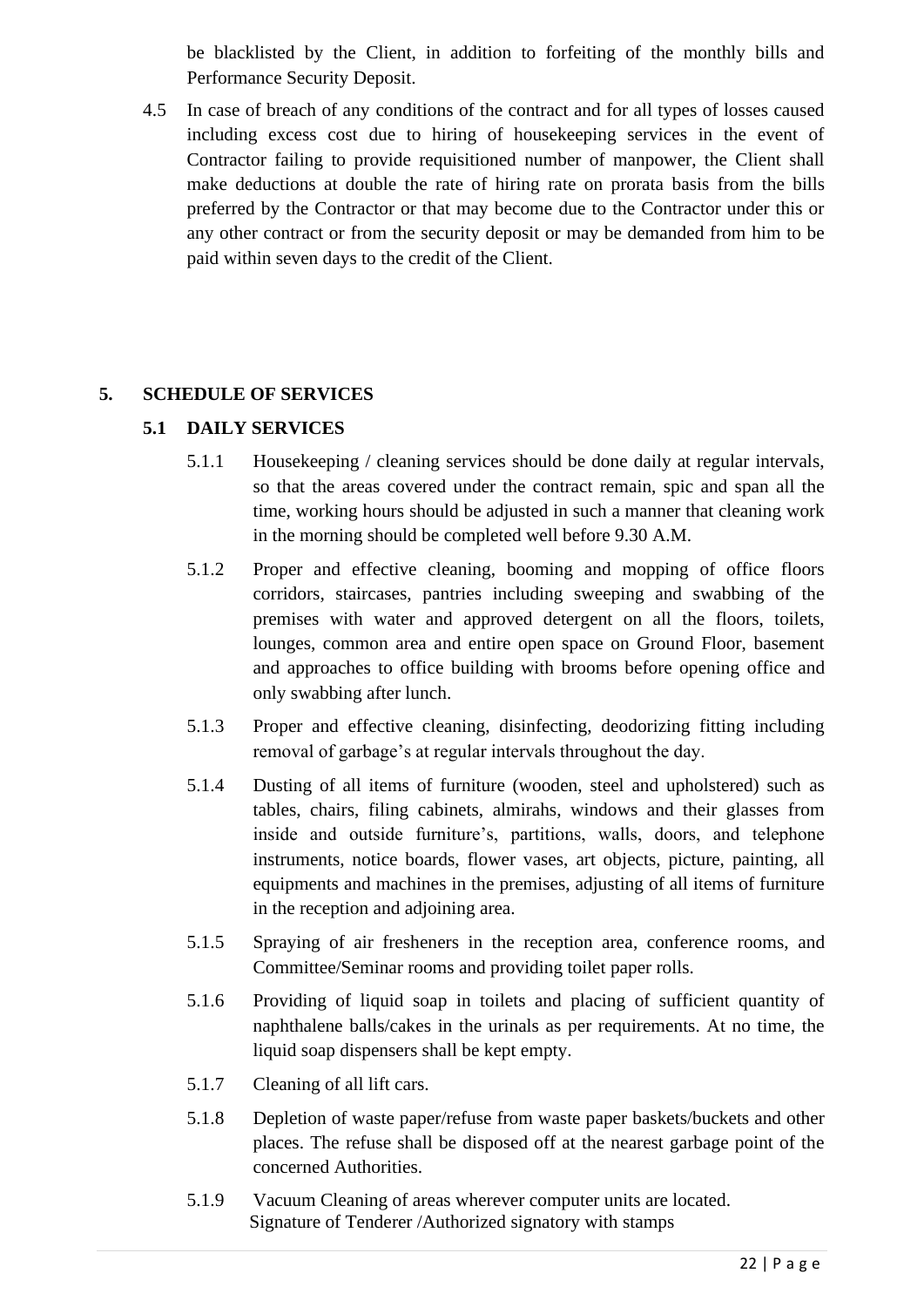- 5.1.10 Cleaning, dusting, vacuuming and disinfecting of floors, walls and ceilings, removal of waste and any other garbage from the entire area covered under the contract (such as halls, conferences rooms, committee rooms, office rooms, cabins, cubicles, etc. ).
- 5.1.11 Sweeping, cleaning, mopping with disinfectant cleaner of area covered under the contract including all staircases, cabins, lobbies, reception, training rooms, office rooms, meeting rooms, security office and other areas as covered in the contract.
- 5.1.12. Cleaning of baskets, wastepaper baskets, cob-webs, etc. and disposing off all the collected refuse at designated site on daily basis.
- 5.1.13 Dusting of computer systems and their peripherals, all doors and windows, furniture, fixtures, fans, equipments, accessories etc. and cleaning of all window glasses and grills.
- 5.1.14. Cleaning and dusting of window panes / Venetian blinds.
- 5.1.15. Spraying Room Fresheners in all rooms on a daily basis at regular intervals.
- 5.1.16. Scrubbing / cleaning of toilets, wash basins, sanitary fittings, glasses, toilets, floors, etc.
- 5.1.17. Cleaning and disinfecting all vitreous fixtures including toilets, bowls, urinals, sinks, toilet seats, containers etc. Brush thoroughly to include below water level and under rims including areas at hinges and cistern handles. Restock toiletries, which include liquid hand soap, toilet rolls, air fresheners, sanitary cubes, naphthalene balls in toilets, etc. after daily check-ups in the morning, afternoons and on call basis during daytime.
- 5.1.18 Cleaning and dusting of electrical switchboards, light fixtures, fans, air conditioner vents, overhead light fixtures, projectors, fire-fighting equipments, nameplates, plant boxes, doormats etc.
- 5.1.19. Placing garbage bags in all garbage bins to avoid stains and stinks and clear them on daily basis.
- 5.1.20 All disposal of the garbage of the building, lawn, park etc i/c grass and plants disposal shall be disposed off by the agency through manual /mechanical means from NIOS, buildings to dumping ground or marked by the authorities. No extra payment shall be made by the NIOS for this purpose. The disposal shall be done on daily basis as per direction of officer In-Charge.

# **5.2 WEEKLY SERVICES (TO BE CARRIED OUT ON ALL SATURDAYS AND HOLIDAYS)**

- 5.2.1 Proper and effective cleaning glass doors, wooden doors and knobs, sign boards/plaques, brass name plates and name boards etc.
- 5.2.2 Washing and scrubbing of floor areas, washrooms, basement, outer, main entrance (all areas) with defined chemicals.
- 5.2.3 Vacuum cleaning of carpets wherever provided.
- 5.2.4 Cleaning of curtain wall glasses from outside (Monthly)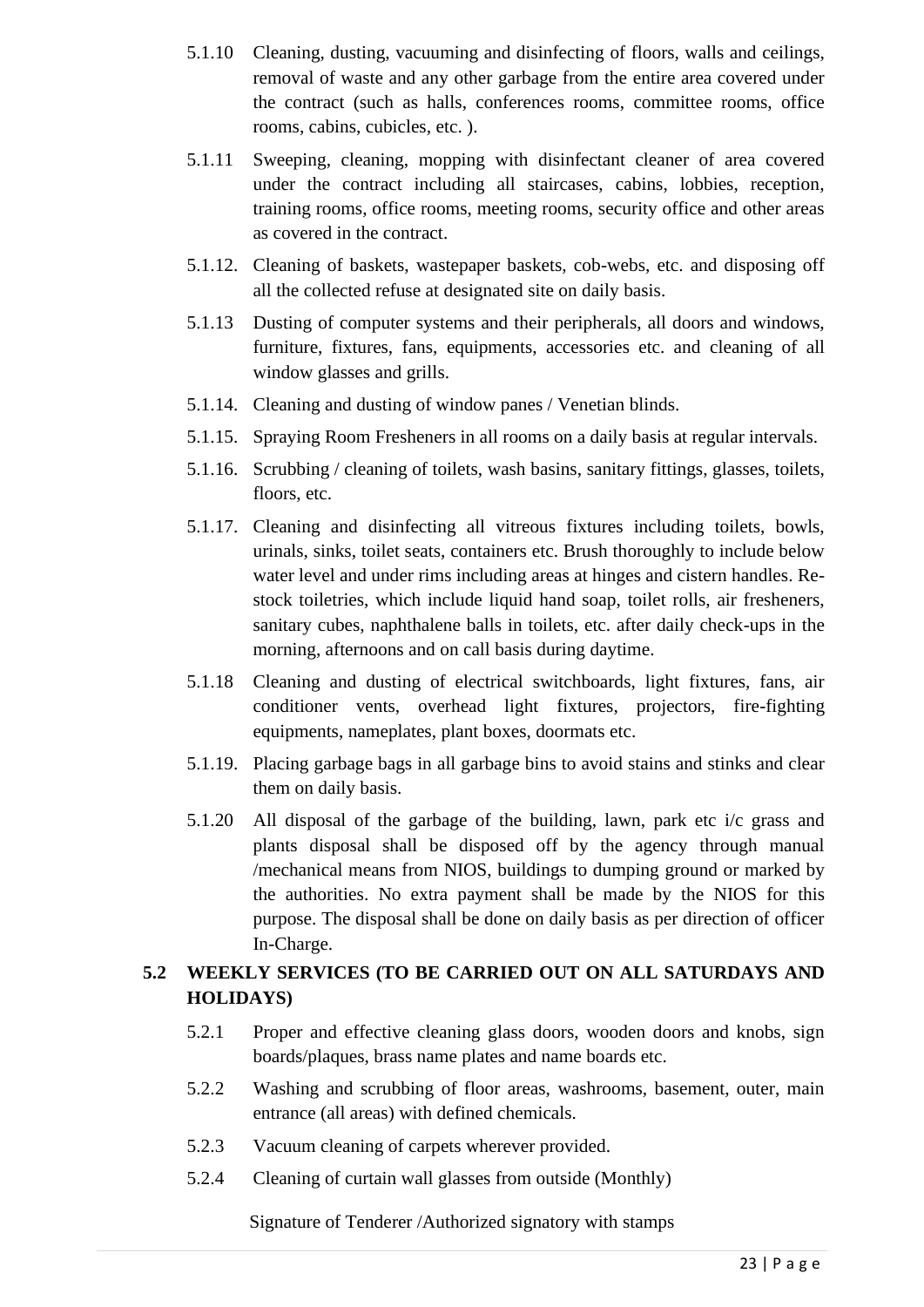- 5.2.5 Dusting of entire area including windows / windowpanes / doors / ledges, etc.
- 5.2.6 Thorough cleaning / sweeping / washing / mopping with disinfectant cleaners of all floors, staircases and toilets, scrubbing of all floors and ceramic tiles base. Cleaning of ceiling and high walls, removal of wash stains on walls, cleaning of roofs, porches etc.
- 5.2.7 Cleaning of sanitary fittings, toilets drain pipes etc. in the toilets with standard cleaning material.
- 5.2.8 Cleaning of all windows glasses and grills with detergents / cleaning agents.
- 5.2.9 Washing of outside area with High Pressure Jet Machine.
- 5.2.10 Clean all chrome fittings, glass frames, soap holders etc. to a shiny finish.
- 5.2.11. The contractor shall submit the duty register to the Client as required.

### **6. MACHINERIES, CLEANING MATERIALS, CONSUMABLES AND CHEMICALS**

The Contractor shall provide very good machineries and all in running conditions as per the details **List of Machines-I,** Cleaning Materials (Consumables) and Chemicals as specified in **List of Consumables-II** and **List of Chemicals-III** .

### **7. CODE OF CONDUCT:**

The Contractor shall strictly observe that its personnel:

- a) Are always smartly turned out and vigilant.
- b) Are punctual and arrive at least 15 minutes before start of their duty time.
- c) Take charge of their duties properly and thoroughly.
- d) Perform their duties with honesty and sincerity.
- e) Read and understand their post and site instructions and follow the same. Extend respect to all Officers and staff of the office of the Client. Shall not drink on duty, or come drunk and report for duty and shall not smoke in the office premises
- f) Will immediately report if any untoward incident / misconduct or misbehaviour occurs, to Contractor Control and the Client. When in doubt, approach concerned person immediately.
- g) Get themselves checked by security personnel whenever they go out. Do not entertain visitors.
- h) All contract staff will be thoroughly frisked at the time of their leaving the office premises in the evening. If anything untoward is found, it must be reported to incharge

### **PATROLLING PROCEDURES**

The Supervisor will keep taking round of the building/premises and keep a watch over the deployed staff and ensure execution of housekeeping services smoothly. If he/she finds anything unusual / untoward, a written report must be given to in charge / Security Supervisor in the office of the Client. Patrolling should be done on an hourly basis and it should be ensured that strict cleanliness is maintained.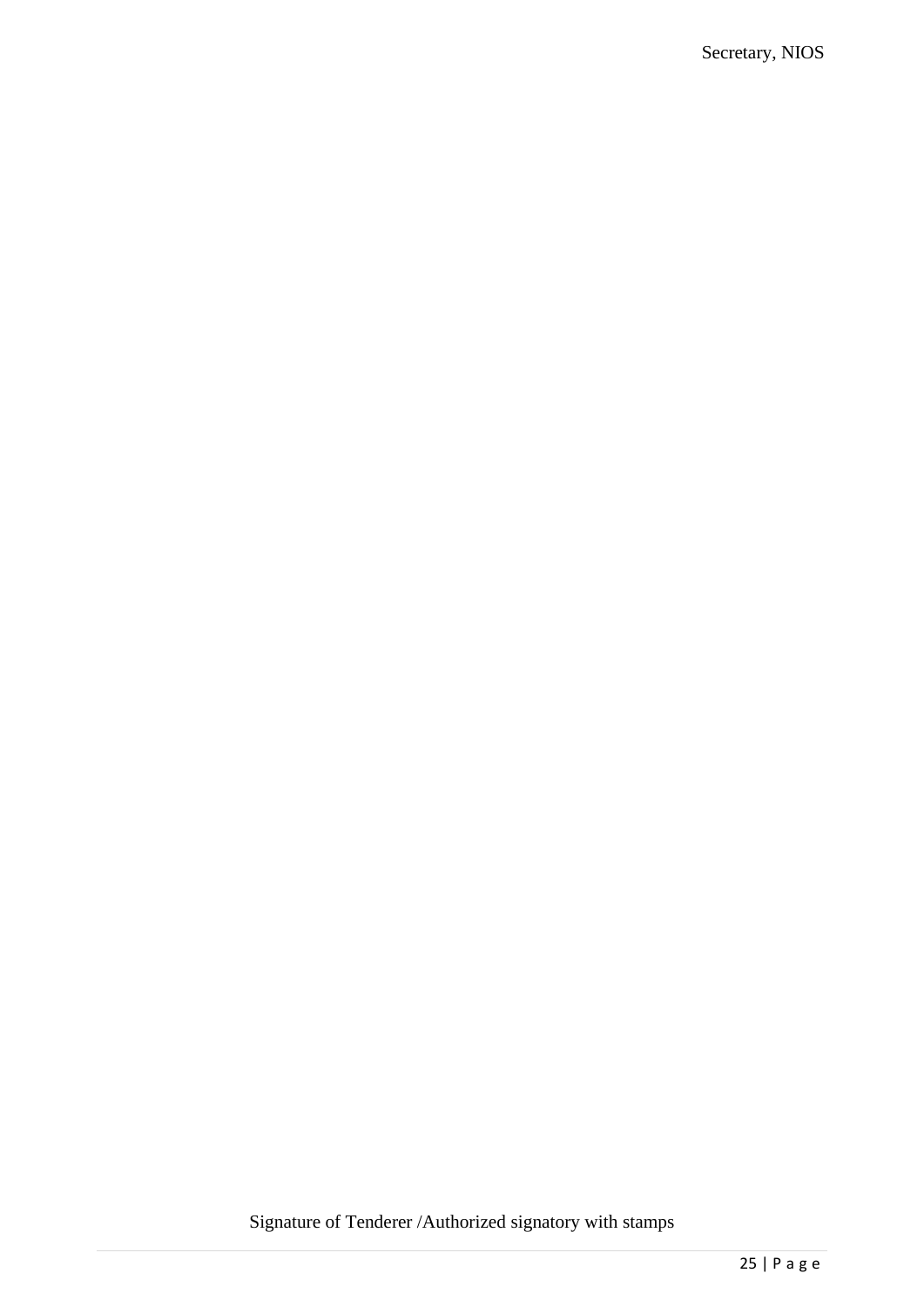# **LIST OF MACHINERIES – I**

| Sl. No. | <b>Type of Machine of reputed make</b> | <b>Number of Machines</b><br><b>Required</b> |
|---------|----------------------------------------|----------------------------------------------|
|         | Single Disc Scrubber                   | 02                                           |
| 2.      | Wet & Dry Vacuum cleaner               | 02                                           |
| 3.      | <b>High Pressure</b>                   | 02                                           |

- (i) The Contractor in accordance with the terms and conditions of the tender document and in order to execute the housekeeping services in Client's office shall provide reputed make /branded machines as specified above.
- (ii) The repair and maintenance of the machineries shall be the sole responsibility of the Contractor. There will be no down time acceptable. However, in case of break-down of a machine, the Contractor shall provide and replace immediately the faulty machine at his own cost and risk.

# **LIST OF CONSUMBLES – II**

| Sl. No. | <b>Item Name</b>                               | <b>Quantity Per Month</b> |
|---------|------------------------------------------------|---------------------------|
| 1.      | Napthalene Balls (500 gms)                     | 5 Kg.                     |
| 2.      | Phenyl (5 litre tin)                           | $25$ tin                  |
| 3.      | Insect Spray Liquid (four Ltrs) in 500 gm pack | 05 litres                 |
| 4.      | Room Freshener 2 in one                        | 20 Nos.                   |
| 5.      | Odour repellent                                | 150 Nos.                  |
| 6.      | <b>Sanitary Cubes</b>                          | 60 Nos.                   |
| 7.      | <b>Spray Pump</b>                              | 07 Nos. (one time)        |
| 8.      | Wiper (Large)                                  | 20 Nos.                   |
| 9.      | Wiper (Small)                                  | 20 Nos.                   |
| 10.     | Liquid Hand Wash                               | $25$ nos.                 |
| 11.     | Premium Toilet Roll (2 ply)                    | 12 Box                    |
| 12.     | C Fold Tissue Paper (per box 20 pkt.)          | 20 Box                    |
| 13.     | EWC/WC cleaner                                 | 40 dozen                  |
| 14.     | Floor Mop full size                            | 30 dozen                  |
| 15.     | Detergent Powder                               | 06Kg.                     |
| 16.     | Duster Full size                               | 30 dozen                  |
| 17.     | Old Dhoti Cotton                               | 02 dozen                  |
| 18.     | <b>Duster Yellow</b>                           | 80 Nos.                   |
| 19.     | <b>Dustbin Plastic</b>                         | 50 Nos. (one time)        |
| 20.     | Dustbin Plastic with cover (big size)          | 20 Nos. (one time)        |
| 21.     | Sink Cleaner (1 kg Packet)                     | 20 kg.                    |
| 22.     | Mosquito Repalent (machine)                    | 50 Nos.                   |
| 23.     | Mosquito Repalent riffle                       | 50 Nos.                   |
| 24.     | <b>Liquid Glass Cleaner</b>                    | 20 Nos.                   |
| 25.     | Centered Phynile (500 ml pack)                 | 20 Nos.                   |
| 26.     | Sinks Scrubber (Large)                         | 20 Nos.                   |
|         |                                                |                           |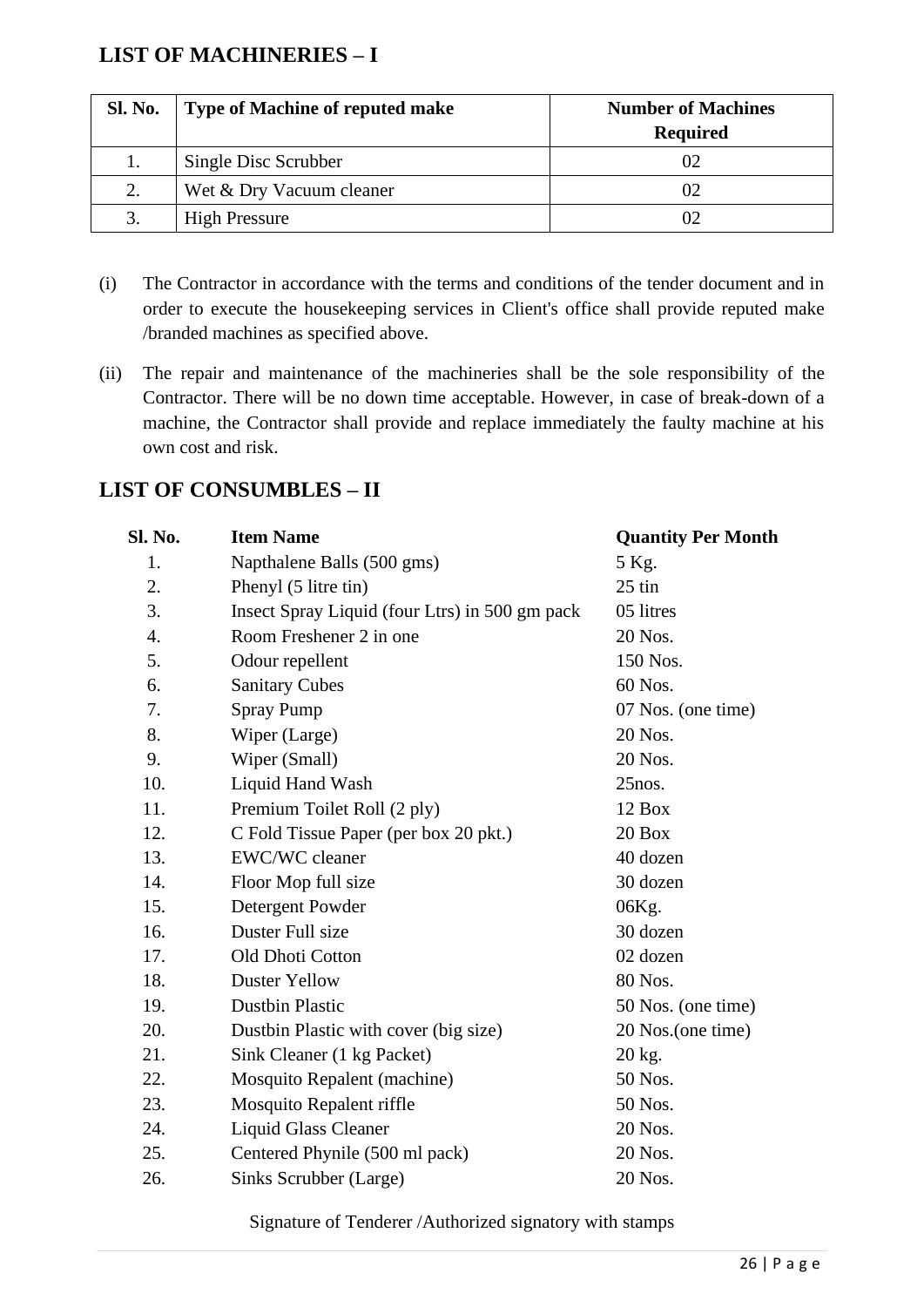| 27. | Acid                                    | 06 liters        |
|-----|-----------------------------------------|------------------|
| 28. | Garbage Bags (25 kg) (Big/Medium/Small) | 05 Nos.          |
| 29. | <b>Toilet Brush</b>                     | 12 Nos.          |
| 30. | Broom (Bambu)                           | 12 Nos.          |
| 31. | Broom (Phool)                           | 20 Nos.          |
| 32. | Broom (Plastic)                         | 08 Nos.          |
| 33. | <b>Urinal Cubes</b>                     | 18 Pkts          |
| 34. | Brass ware cleaner                      | 03 Nos.          |
| 35. | Insect spray                            | 10 Nos.          |
| 36. | Cockroach Insect spray                  | 12 Nos.          |
| 37. | <b>Small Pressure Pump</b>              | $07$ pcs         |
| 38. | Mister Toll Brush                       | 03 Nos.          |
| 39. | Plastic Juna (Big)                      | 10 Nos.          |
| 40. | Foam Can (5 Ltr).                       | 05 Can           |
| 41. | <b>Room Freshener Machine</b>           | 12 Nos.          |
| 42. | Room freshener Machine Riffle           | 24 Nos.          |
| 43. | <b>Odour Repalant Holder</b>            | 10 Nos.          |
| 44. | Cystern after wash                      | 50 Nos.          |
| 45. | Machine pad (White/Red/Black)           | 01 Nos. each pad |
| 46. | <b>Urinal Plastic filters</b>           | 40 Nos.          |
| 47. | <b>Sanitizer Machine</b>                | 02nos.           |
| 48. | Sanitizer Liquid                        | $05$ can         |
| 49. | <b>Hand Sanitizer</b>                   | 10can            |
|     |                                         |                  |

# **LIST OF CHEMICALS – III**

| Sl. No. | <b>Item</b>                 | <b>Quantity Per Month</b> |
|---------|-----------------------------|---------------------------|
|         | <b>Bathroom Cleaner</b>     | 25 litres                 |
|         | <b>Hard Surface Cleaner</b> | 15 litres                 |
|         | <b>Glass Cleaner</b>        | 15 litres                 |
|         | Urinal & Bowl Cleaner       | 25 litres                 |
|         | Floor Polisher              | 25 litres                 |
|         | <b>Floor Cleaner</b>        | 25 litres                 |

- **Note:** 1) All monthly requirements as detailed above have to be stocked in where the space allotted to the firm in the premises of NIOS. This is tentative requirement and may slightly increase or decrease or may remain the same, if the requirement increases the firm will have to manage it and if the requirement decreases the same consumables will be carried forward for next month use.
	- 2) In case agency not supplying cleaning material and chemical as mentioned in **List of Consumables-II** and **List of Chemicals-III** the same shall be deducted as per market rates/MRP rates.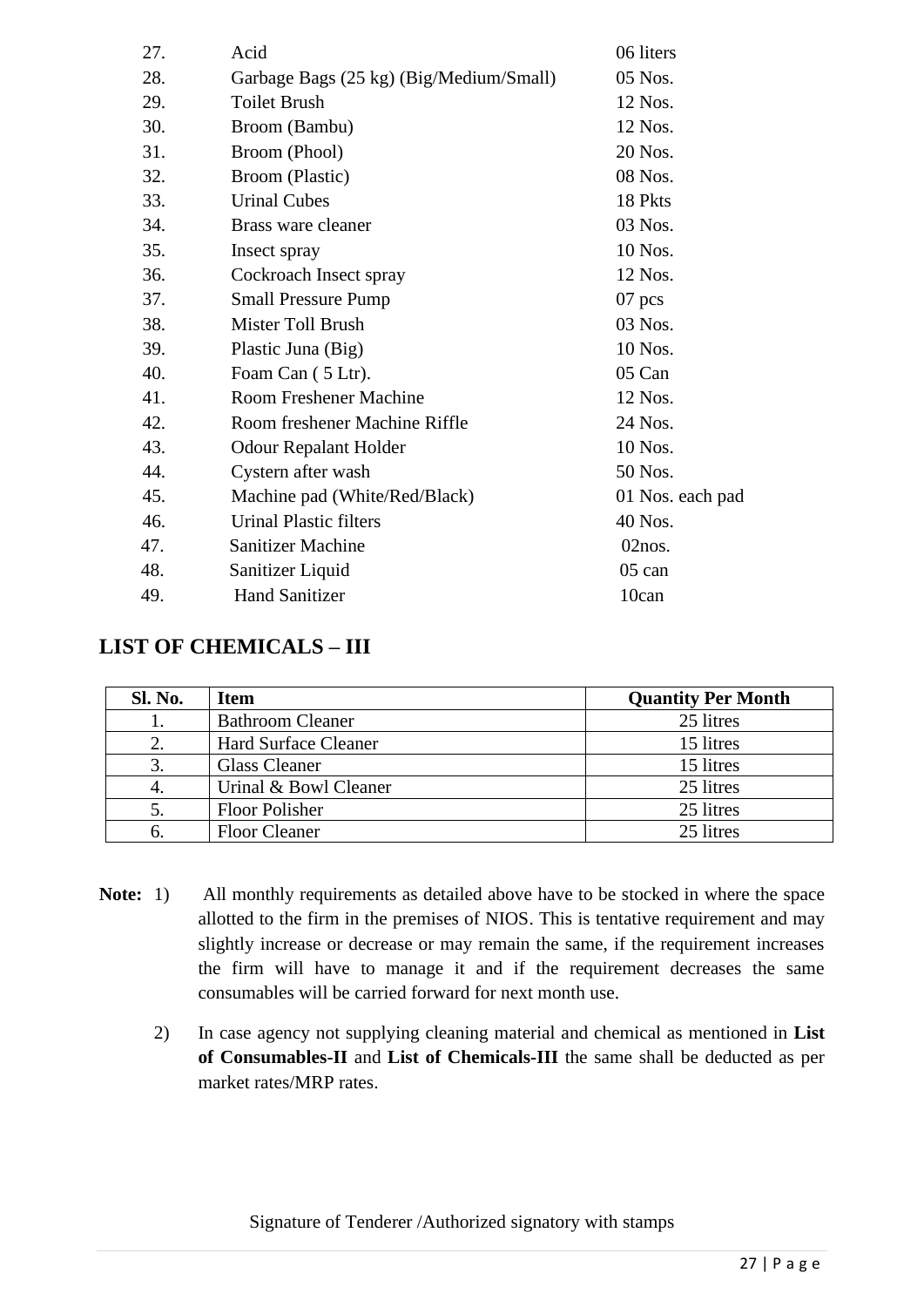# **TECHNICAL BID FORM**

#### **(TENDER FORM FOR PROVIDING MECHANIZED HOUSEKEEPING SERVICES IN NIOS)**

(**Note:** All columns should be legibly filled in by the tenderers. Documentary proof as mentioned in the tender document and here are must to be attached).

After having gone through the terms and conditions as enumerated in this tender form for MECHANIZED HOUSEKEEPING SERVICES to NIOS Offices, I/We agree to abide by all the terms and conditions contained in your tender document.

| Registration & incorporation particulars of the firm:            |
|------------------------------------------------------------------|
| i) Private Limited                                               |
| ii) Public Limited                                               |
|                                                                  |
|                                                                  |
|                                                                  |
|                                                                  |
|                                                                  |
| (Please attach copies of income tax return for last three years) |
| (Please attach copy of GST Number)                               |
|                                                                  |
| (Please attach copy of the Labour Licence)                       |
|                                                                  |
| (Please attach copy of the EPF Registration)                     |
|                                                                  |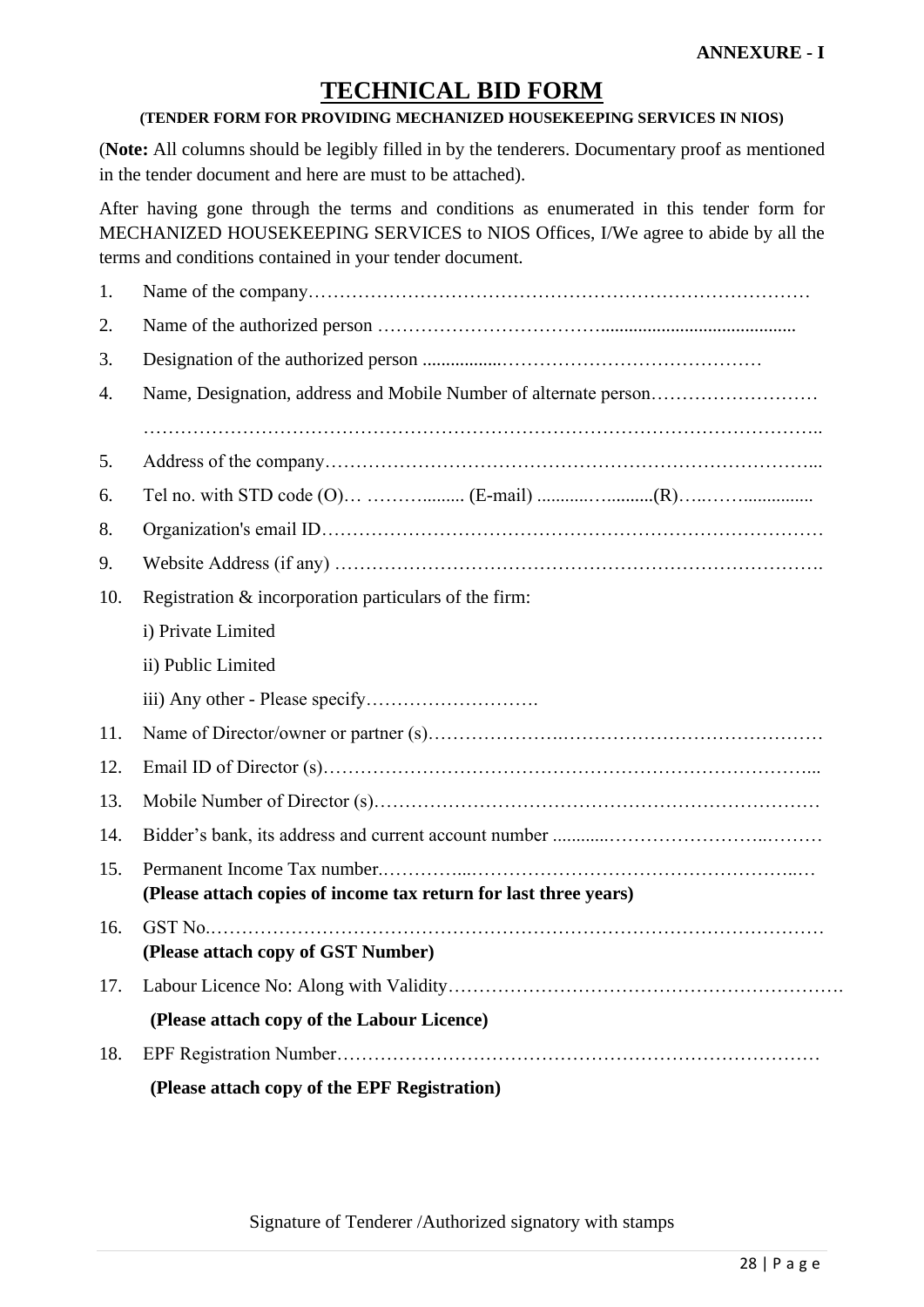| (Please attach copy of the ESIC Registration)<br>Particulars of EMD<br>21.<br>22.<br>Whether the firm is having minimum three years experience of<br>Housekeeping services in atleast one Central/State Govt./<br>Semi Govt. Organization/ Undertaking/Pvt. Ltd. Company, etc.<br>Yes/No<br>(If so, please attach a photocopy thereof.)<br>23.<br>Whether the firm is having minimum annual<br>turnover of Rs. 1 Crore per year in all the<br>three years on an average basis i.e. 2018-19, 2019-20 and 2020-21.<br>Yes/No<br>(To be certified by the Chartered Accountant).<br>If so, Please attach a photocopy thereof.<br>24.<br>where presently providing housekeeping services (Proof should be enclosed) | 20. |                                                                                        |
|----------------------------------------------------------------------------------------------------------------------------------------------------------------------------------------------------------------------------------------------------------------------------------------------------------------------------------------------------------------------------------------------------------------------------------------------------------------------------------------------------------------------------------------------------------------------------------------------------------------------------------------------------------------------------------------------------------------|-----|----------------------------------------------------------------------------------------|
|                                                                                                                                                                                                                                                                                                                                                                                                                                                                                                                                                                                                                                                                                                                |     |                                                                                        |
|                                                                                                                                                                                                                                                                                                                                                                                                                                                                                                                                                                                                                                                                                                                |     |                                                                                        |
|                                                                                                                                                                                                                                                                                                                                                                                                                                                                                                                                                                                                                                                                                                                |     |                                                                                        |
|                                                                                                                                                                                                                                                                                                                                                                                                                                                                                                                                                                                                                                                                                                                |     |                                                                                        |
|                                                                                                                                                                                                                                                                                                                                                                                                                                                                                                                                                                                                                                                                                                                |     |                                                                                        |
|                                                                                                                                                                                                                                                                                                                                                                                                                                                                                                                                                                                                                                                                                                                |     |                                                                                        |
|                                                                                                                                                                                                                                                                                                                                                                                                                                                                                                                                                                                                                                                                                                                |     |                                                                                        |
|                                                                                                                                                                                                                                                                                                                                                                                                                                                                                                                                                                                                                                                                                                                |     |                                                                                        |
|                                                                                                                                                                                                                                                                                                                                                                                                                                                                                                                                                                                                                                                                                                                |     | If you have any present assignment in hand, indicate name and address of the Office(s) |
|                                                                                                                                                                                                                                                                                                                                                                                                                                                                                                                                                                                                                                                                                                                |     |                                                                                        |

25. Total manpower working in your firm (Please attach proof)

I/We undertake that our company will comply to the Minimum Wages norms including bonus and deduction & deposit towards EPF & ESI as fixed by the Central Govt., Ministry of Labour and Employment as on date and submit required relevant certificate/proof thereof to NIOS to this effect and any violation in this regard may cause termination of the contract without assigning any reason at anytime.

**All the terms and conditions as mentioned in the tender document are acceptable to me/us.**

Signature of the Tenderer/Authorized Signatory Name of the tenderer ……………………….. Address of the Tenderer………………… Seal of the Firm: Telephone No/ Mobile No. ………………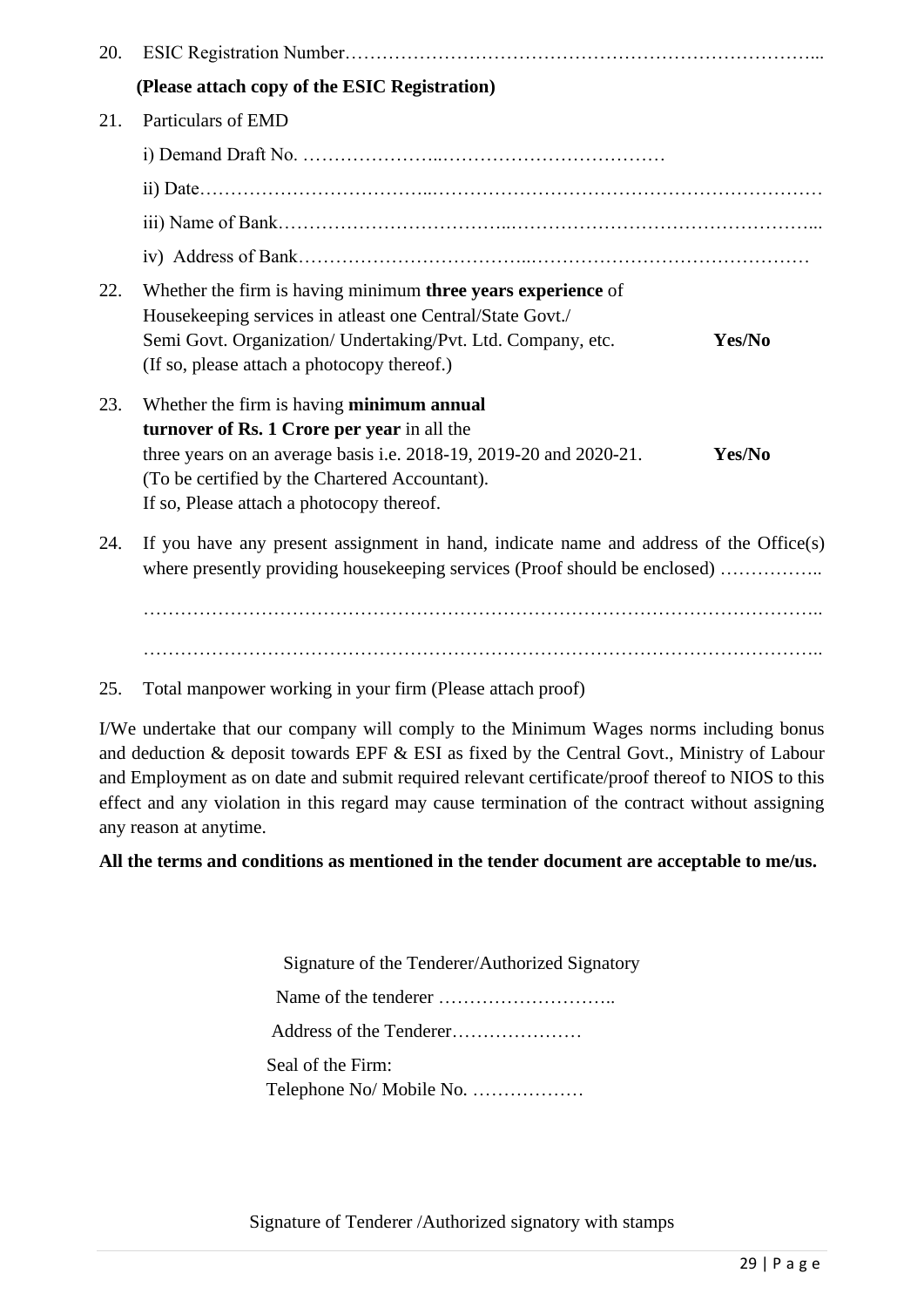# **PRICE SCHEDULE / FINANCIAL BID FORM**

#### **(TENDER FORM FOR PROVIDING MECHANIZED HOUSEKEEPING SERVICES IN NIOS)**

| SI.<br>No. | Category                                                                                                                                                                                                                             | Quoted amount all inclusive per<br>month (Rs.) |
|------------|--------------------------------------------------------------------------------------------------------------------------------------------------------------------------------------------------------------------------------------|------------------------------------------------|
| 1.         | Charges for providing of                                                                                                                                                                                                             |                                                |
|            | • Housekeeping Staff Total: 36 Nos.                                                                                                                                                                                                  |                                                |
|            | NIOS HQ $(NOIDA) - 19$ Nos.                                                                                                                                                                                                          |                                                |
|            | Regional Centre (NOIDA): 10 Nos.                                                                                                                                                                                                     |                                                |
|            | Guest House (NOIDA): 04 Nos.                                                                                                                                                                                                         |                                                |
|            | Book Store (Sahibabad): 3 Nos.                                                                                                                                                                                                       |                                                |
|            | • Supervisors<br>Total: 2 Nos.<br>NIOS $HQ$ -1no.                                                                                                                                                                                    |                                                |
|            | Regional Centre $-$ 1 no.                                                                                                                                                                                                            |                                                |
|            | (Break-up to be given in Table $-$ B as per<br>minimum wages rates under central sphere)                                                                                                                                             |                                                |
|            | (Should be as per the instruction given at<br>6.3a)                                                                                                                                                                                  |                                                |
| 2.         | Supply of Cleaning Materials & Chemicals as<br>per the list of Consumables-II, Chemicals-III,<br>Disposal of Garbage and providing of<br>Machineries listed at -I (Lump sum/per month)<br>(Should be as per the instruction given at |                                                |
|            | 6.3c)                                                                                                                                                                                                                                |                                                |
| 3.         | <b>Service Charges</b>                                                                                                                                                                                                               |                                                |
|            | (Should be as per the instruction given at 6.3b)                                                                                                                                                                                     |                                                |
|            | <b>Total Bid Price</b><br>(per month total of Sl. No.1 to 3)                                                                                                                                                                         |                                                |
|            | $(Rupees$                                                                                                                                                                                                                            |                                                |

# **TABLE –A**

Signature of the Tenderer/Authorized Signatory

Name of the tenderer ………………………..

Address of the Tenderer…………………

Seal of the Firm:

Telephone No/ Mobile No. ………………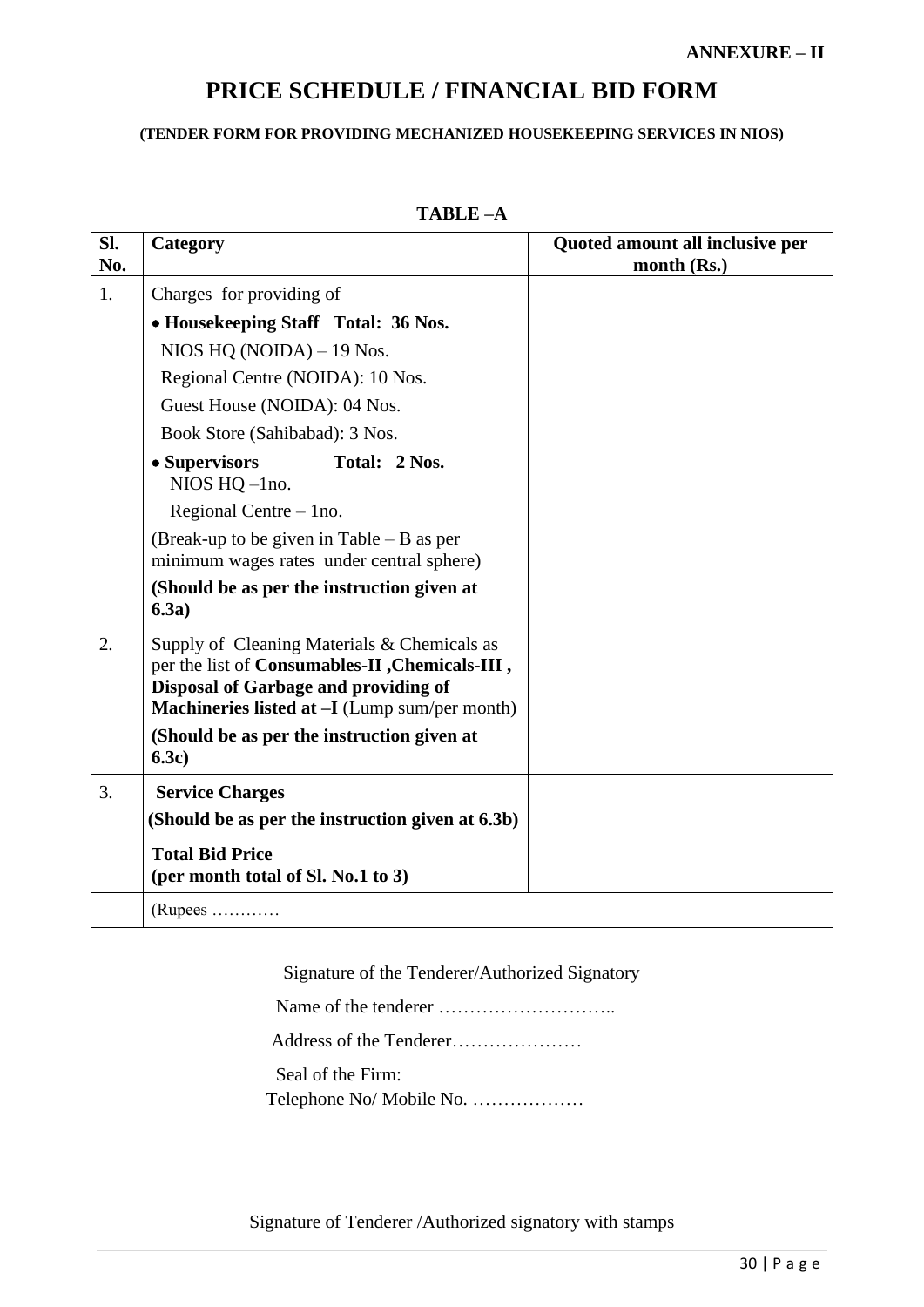# **TABLE - 'B'**

| Category                              | <b>Minimum</b><br><b>Wages</b><br>including<br>DA (As per<br><b>Central</b><br>Government,<br><b>Ministry of</b><br><b>Labour</b> and<br><b>Employment</b><br>norms) or<br><b>QUOTED</b><br><b>WAGES</b> | <b>ESI</b> | <b>EPF</b> | <b>EDLI</b> | Any<br>other<br>charges | Cost per<br>head/per<br>month | <b>Number</b><br>of<br><b>Persons</b><br><b>Required</b> | <b>Total Cost of</b><br>Housekeeping<br>Staff $(g\times h)$ |
|---------------------------------------|----------------------------------------------------------------------------------------------------------------------------------------------------------------------------------------------------------|------------|------------|-------------|-------------------------|-------------------------------|----------------------------------------------------------|-------------------------------------------------------------|
| (a)                                   | (b)                                                                                                                                                                                                      | (c)        | (d)        | (e)         | (f)                     | (g)                           | (h)                                                      | (i)                                                         |
| Housekeeping<br><b>Staff</b>          |                                                                                                                                                                                                          |            |            |             |                         |                               | 36                                                       |                                                             |
| Supervisor                            |                                                                                                                                                                                                          |            |            |             |                         |                               | $\overline{2}$                                           |                                                             |
| <b>Total Housekeeping Staff (Rs.)</b> |                                                                                                                                                                                                          |            |            |             |                         |                               |                                                          |                                                             |

#### (PRICE BREAK-UP FOR HOUSEKEEPING STAFF AND SUPERVISOR)

#### **Note:**

- **1)** No overwriting and cutting is allowed
- 2) NIOS, being an educational institution, is not required to pay GST on input services which are exempted under GST regime like input service received for transportation of staff, catering, security of cleaning or housekeeping services. However NIOS is required to pay applicable GST on input services other than exempted services of which input tax credit can be availed and can be set off against output tax liability.
- 3) Payments shall be made by the Client as per the terms and conditions of the Tender **Documents**
- 4) Prices shall be valid for a period of one year. However, on revision of minimum wages, Contractor may request in writing for enhancement of minimum wages accordingly to the Client, which shall be considered and agree, if found reasonable by the Client.
- 5) The charges shall be on 26 days a month basis (as per the norms of Government).
- 6) The quoted consolidated monthly amount prices shall be inclusive of all charges including NIOS contribution towards ESI, PF and Substitutes. It shall also include cost of training and uniform etc.
- 7) All disposal of the garbage of the building, lawn, park etc i/c grass and plants disposal shall be disposed off by the agency through manual /mechanical means from NIOS buildings to dumping ground or as marked by authorities. The disposal shall be done on daily basis as per direction of NIOS.
- 8) The Contractor shall mandatorily ensure that the cost per head as shown in Table 'B' is paid as monthly wages to their employees who are deployed in Client's premises for different services.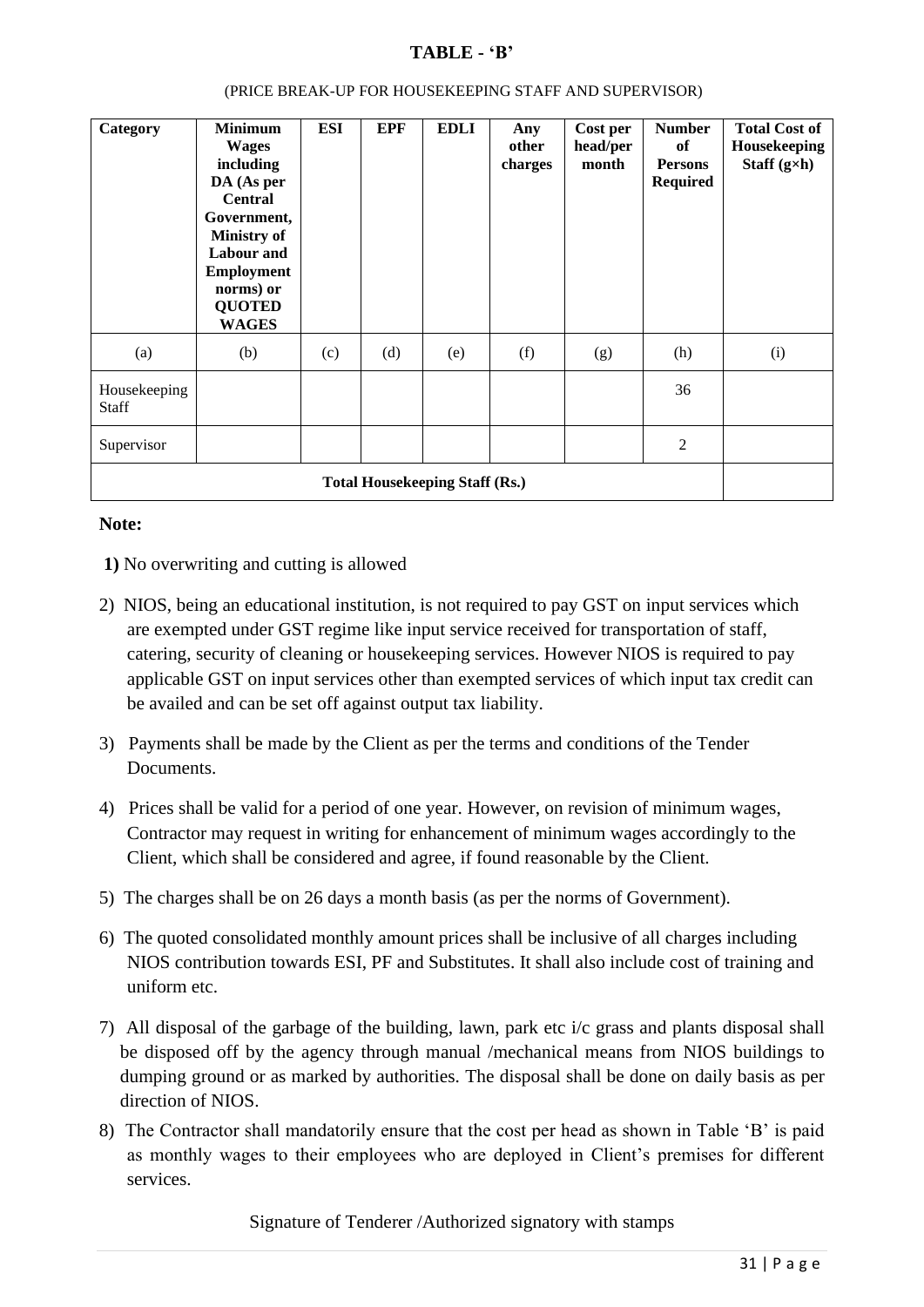# **FORM-I**

# **CONTRACT AGREEMENT NO……………………………….. DATED …………………….**

THIS AGREEMENT is made on ……………….. Between National Institute of Open Schooling (NIOS) (hereinafter referred to as "Client" which expression unless excluded or repugnant to the context be deemed to include his successors and assigns), and whose principal place of office is at National Institute of Open Schooling (NIOS), A-24-25, Sector-62, NOIDA-201309, UP.

AND

M/s……………………………………………….……………..having its registered office at……………………………………………………………..(Hereinafter referred to as "the Contractor") which expression shall unless excluded by or repugnant to the context be deemed to include his successors, heirs, executors, administrators, representatives and assigns) of the other part for providing mechanized housekeeping services to Client.

NOW THIS AGREEMENT WITNESSTH as follows:

- I. WHEREAS the Client invited bids through open tender, vide Notice Inviting Tender dated ……………..for "availing mechanized housekeeping services at its office under Tender No. 01 (One)
- II. AND WHEREAS the Contractor submitted his bid vide ………………………………… in accordance with the procedure mentioned along with the bid documents and represented therein that it fulfills all the requirements and has resources and competence to provide the requisite services to the Client.
- III. AND WHEREAS the Client has selected M/s…………………………………... as the successful bidder ("the Contractor") pursuant to the bidding process and negotiation of contract prices, awarded the Letter of Acceptance No. ………………, to the Contractor on …………………… for a total sum of ……………….. [Rupees ………………… …………………………………Only].
- IV. AND WHEREAS the Client desires that the mechanized housekeeping services (as defined in the Bidding Document) be provided, performed, executed and completed by the Contractor, and wishes to appoint the Contractor for carrying out such services.
- V. AND WHEREAS the Contractor acknowledges that the Client shall enter into contracts with other contractors / parties for the mechanized house keeping service of its premises in case the Contractor fall into breach of the terms and conditions as stipulated in the Tender Documents and shall waive its claim whatsoever in this regards.
- VI. AND WHEREAS the terms and conditions of this Contract have been fully negotiated between the Client and the Contractor as parties of competent capacity and equal standing.
- VII. AND WHEREAS the Contractor has fully read, understood and shall abide by all the terms and conditions as stipulated in the Tender Documents for providing mechanized housekeeping services in the Client's premises, failing which the Contract is liable to be terminated at any time, without assigning any reasons by the Client.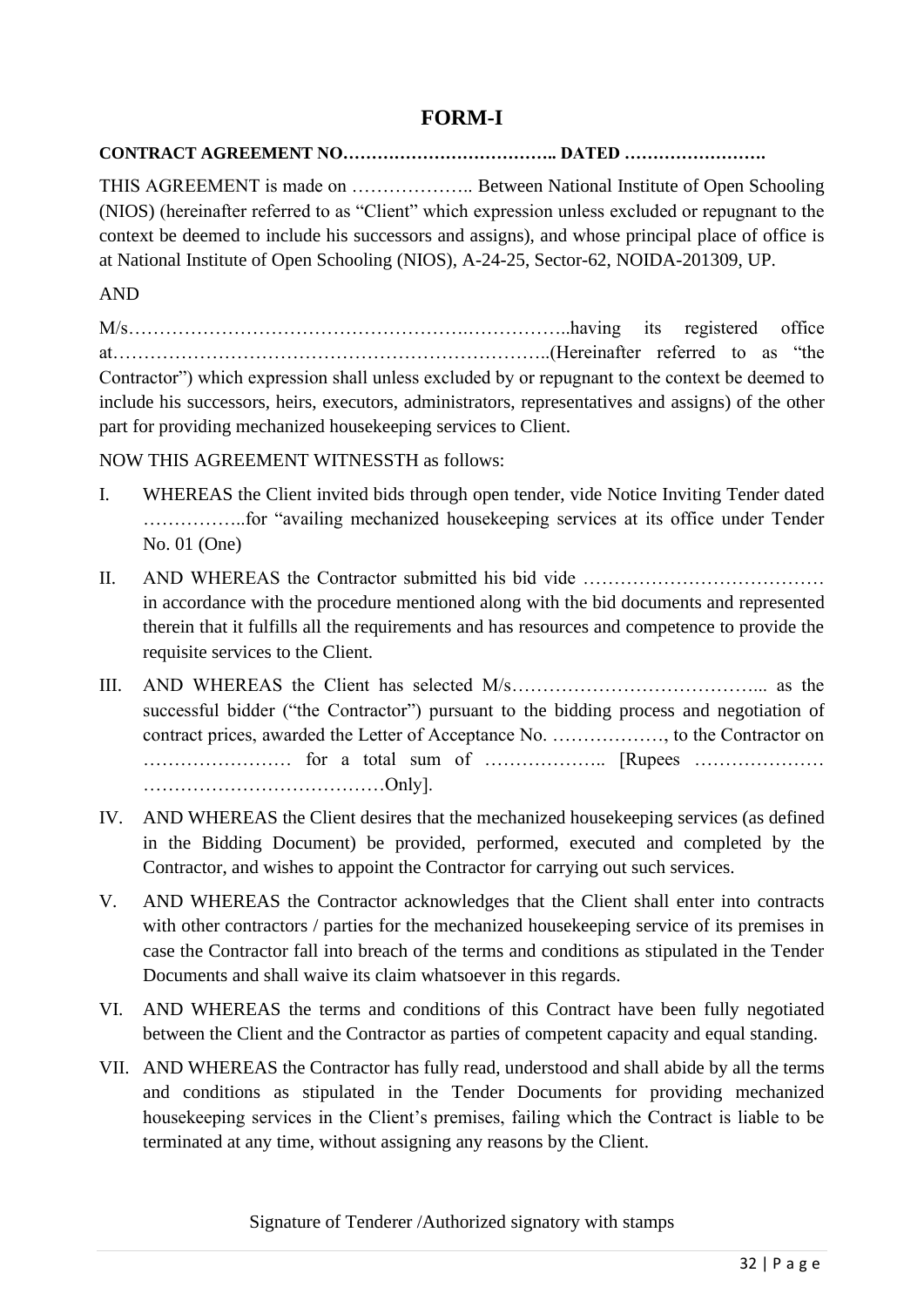- VIII. AND WHEREAS the Contractor shall be responsible for payment of Service Tax with Central Excise and Taxation Department. The documentary proof of the same must be submitted within one month of navment of narticular bill for the amount of Service Tax Charged in the
- VIII. AND WHEREAS the Client and the Contractor agree as follows:
- 1. In this Agreement (including the recitals) capitalized words and expressions shall have the same meanings as are respectively assigned to them in the Contract documents referred to.
- 2. The following documents shall be deemed to form and be read and construed as part of this Agreement. This Agreement shall prevail over all other Contract documents.
	- (a) The Letter of Acceptance issued by the Client.
	- (b) Notice to Proceed issued by the Client
	- (c) The complete Bid, as submitted by the Contractor.
	- (d) The Addenda, if any, issued by the Client.
	- (e) Any other documents forming part of this Contract Agreement till date. (Performance Bank Guarantee, Bank Guarantee)
	- (f) Charges Schedule annexed to this Article of Agreement
	- (g) Supplementary Agreements executed from time to time.
- 3. Any changes/modifications/amendments required to be incorporated in the Contract Agreement at a later stage shall be discussed and mutually agreed to by both the parties and such supplementary agreements shall be binding on both the parties and shall form the part of this contract agreement.
- 4. This Contract shall be governed by and construed in accordance with the laws of India. Each Party hereby submits to the jurisdiction as set out in the Dispute Resolution Procedure in the Conditions of Contract.
- VII. IN WITNESS WHEREOF the parties hereto have caused this Agreement to be executed in accordance with the laws of India on the day, month and year indicated above.

Signed on behalf of the Contractor Signed on Behalf of

**Office of the National Institute of Open Schooling (NIOS)**

(Authorized Signatory) (Authorized Signatory)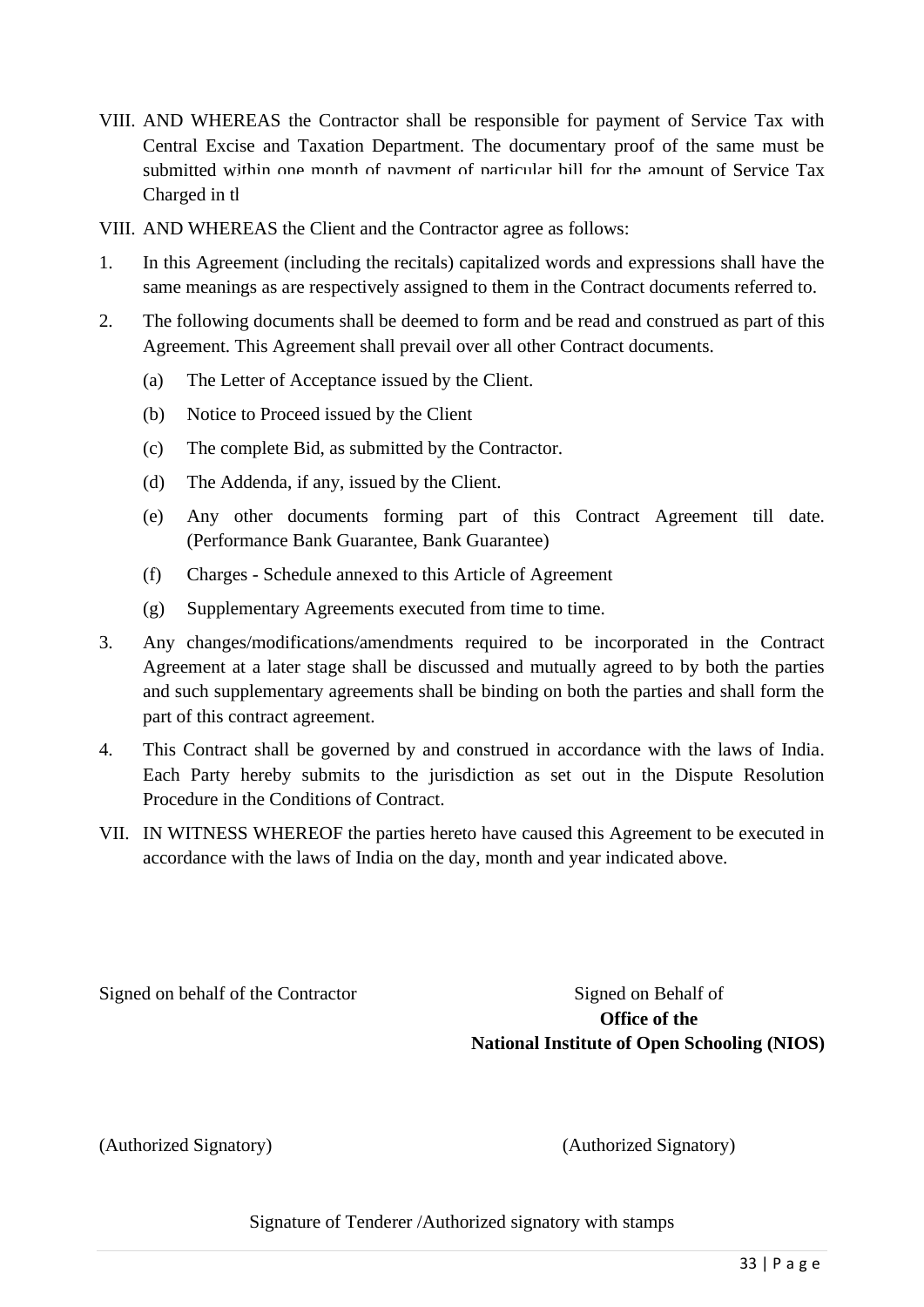# **FORM-II**

### **PERFORMANCE BANK GUARANTEE**

(To be executed on non Judicial stamped paper of an appropriate value)

Date:……………….

Bank Guarantee No: ..........................................................

Amount of Guarantee: .......................................................

Guarantee Period: From ..................... to............................

Guarantee Expiry Date: .......................................................

Last date of Lodgement: .....................................................

WHEREAS Office of the National Institute of Open Schooling (NIOS) having its office at A-24-25, Institutional Area, Sector-62, NOIDA-201309, UP (hereinafter referred to as "The Owner" which expression shall unless repugnant to the context includes their legal representatives, successors and assigns) has executed a binding to the contract on [Please insert date of acceptance of the letter of acceptance] ("Contract") with [insert name of the Successful Bidder] ………………………….(hereinafter referred to as the "Contractor" which expression shall unless repugnant to the context include its legal representatives, successors and permitted assigns) for the performance, execution and providing of mechanized housekeeping services ("Mechanised Housekeeping Services " shall have the meaning ascribed to it in the Contract] based on the terms & conditions set out in the Tender Documents number [insert reference number of the Tender Documentsl dated linsert date of issue of Tender Documents]…………………………………….and various other documents forming part thereof.

AND WHEREAS one of the conditions of the Contract is that the Contractor shall furnish to the Owner a Bank Guarantee from a scheduled bank in India having a branch at New Delhi for an amount equal to 3% (three percent) of the total Contract Sum (the amount guaranteed under this bank guarantee shall hereinafter be referred to as the "Guaranteed Amount") against due and faithful performance of the Contract including the performance bank guarantee obligation and other obligations of the Contractor for the supplies made and the services being provided and executed by under the Contract. This bank guarantee shall be valid for a period of 60 days beyond the date of completion of all contractual obligations of the contractor including warranty obligation.

AND WHEREAS the Contractor has approached [insert the name of the scheduled bank] (here in after referred to as the "Bank") having its registered office at [insert the address]……… …… …………… ………… ……………………………and at the request of the Contractor and in consideration of the promises made by the Contractor, the Bank has agreed to give such guarantee as hereunder:-

(i) The Bank hereby undertakes to pay under this guarantee, the Guaranteed Amount claimed by the Owner without any further proof or conditions and without demur, reservation, contest, recourse or protest and without any enquiry or notification to the Contractor merely on a demand raised by the Owner stating that the amount claimed is due to the Owner under the Contract. Any such demand made on the Bank by the Owner shall be conclusive as regards the amount due and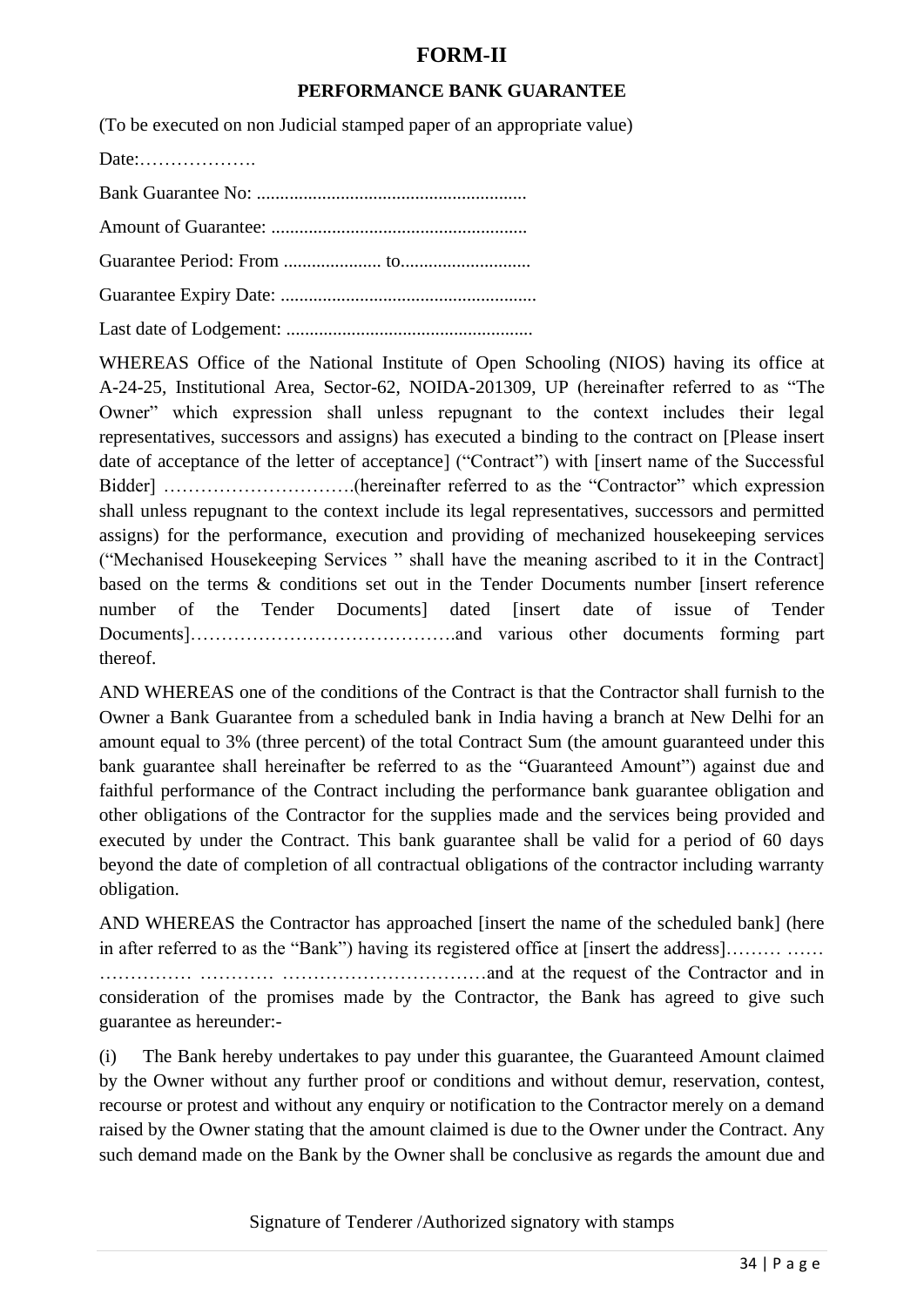payable by the Bank under this bank guarantee and the Bank shall pay without any deductions or set-offs or counterclaims whatsoever, the total sum claimed by the Owner in such Demand.

The Owner shall have the right to make an unlimited number of Demands under this bank guarantee provided that the aggregate of all sums paid to the Owner by the Bank under this bank guarantee shall not exceed the Guaranteed Amount. In each case of demand, resulting to change of PBG values, the Owner shall surrender the current PGB to the bank for amendment in price.

(ii) However, the Bank's liability under this bank guarantee shall be restricted to an amount not exceeding [figure of Guaranteed Amount to be inserted here]…………………… …………………………………………………………………………………..……only).

- (iii) The Owner will have the full liberty without reference to the Bank and without affecting the bank guarantee to postpone for any time or from time to time the exercise of any powers and rights conferred on the Owner under the Contract and to enforce or to forbear endorsing any powers or rights or by reasons of time being given to the contractor which under law relating the Surety would but for the provisions have the effect of releasing the surety.
- (iv) The rights of the Owner to recover the Guaranteed Amount from the Bank in the manner aforesaid will not be affected or suspended by reasons of the fact that any dispute or disputes have been raised by the Contractor and / or that any dispute(s) are pending before any office, tribunal or court in respect of such Guaranteed Amount and/ or the Contract.
- (v) The guarantee herein contained shall not be affected by the liquidation or winding up, dissolution, change of constitution or insolvency of the Contractor but shall in all respects and for all purposes be binding and operative until payment of all money due to the Owner in respect of such liability or liabilities is effected.
- (vi) This bank guarantee shall be governed by and construed in accordance with the laws of the Republic of India and the parties to this bank guarantee hereby submit to the jurisdiction of the Courts of New Delhi for the purposes of settling any disputes or differences which may arise out of or in connection with this bank guarantee and for the purposes of enforcement under this bank guarantee.
- (vii) All capitalized words used but not defined herein shall have the meanings assigned to them under the Contract.
- (viii) NOTWITHSTANDING anything stated above, the liability of the Bank under this bank guarantee is restricted to the Guaranteed Amount and this bank guarantee shall expire after 60 days of date of completion of contractual obligations of the service provider including the Warranty Period under the Contract.
- (ix) Unless a Demand under this bank guarantee is filed against the Bank within six (6) months from the date of expiry of this bank guarantee all the rights of the Owner under this bank guarantee shall be forfeited and the Bank shall be relieved and discharged from all liabilities hereunder. $(x)$  However, in the opinion of the Owner, if the Contractor's obligations against which this bank guarantee is given are not completed or fully performed by the Contractor within the period prescribed under the Contract, on request of the Contractor, the Bank hereby agrees to further extend the bank guarantee, till the Contractor fulfill its obligations under the Contract.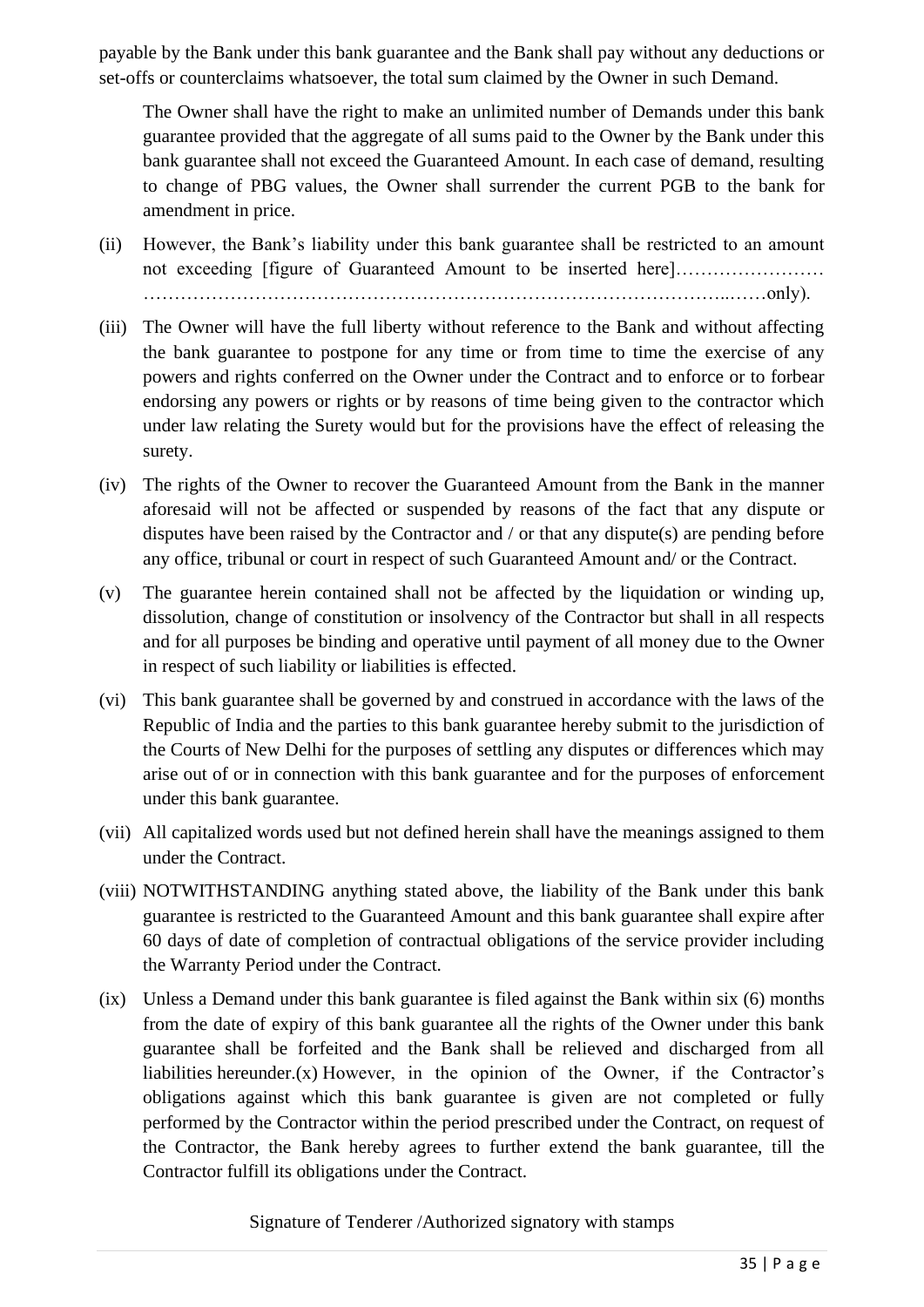(xi) We have the power to issue this bank guarantee in your favour under Memorandum and Article of Association and the Undersigned has full power to do so under the Power of Attorney dated [date of power of attorney to be inserted]………………………………… ……… ………………granted to him by the Bank.

Date:

Bank

Corporate Seal of the Bank

By its constituted Attorney Signature of a person duly authorized to sign on behalf of the Bank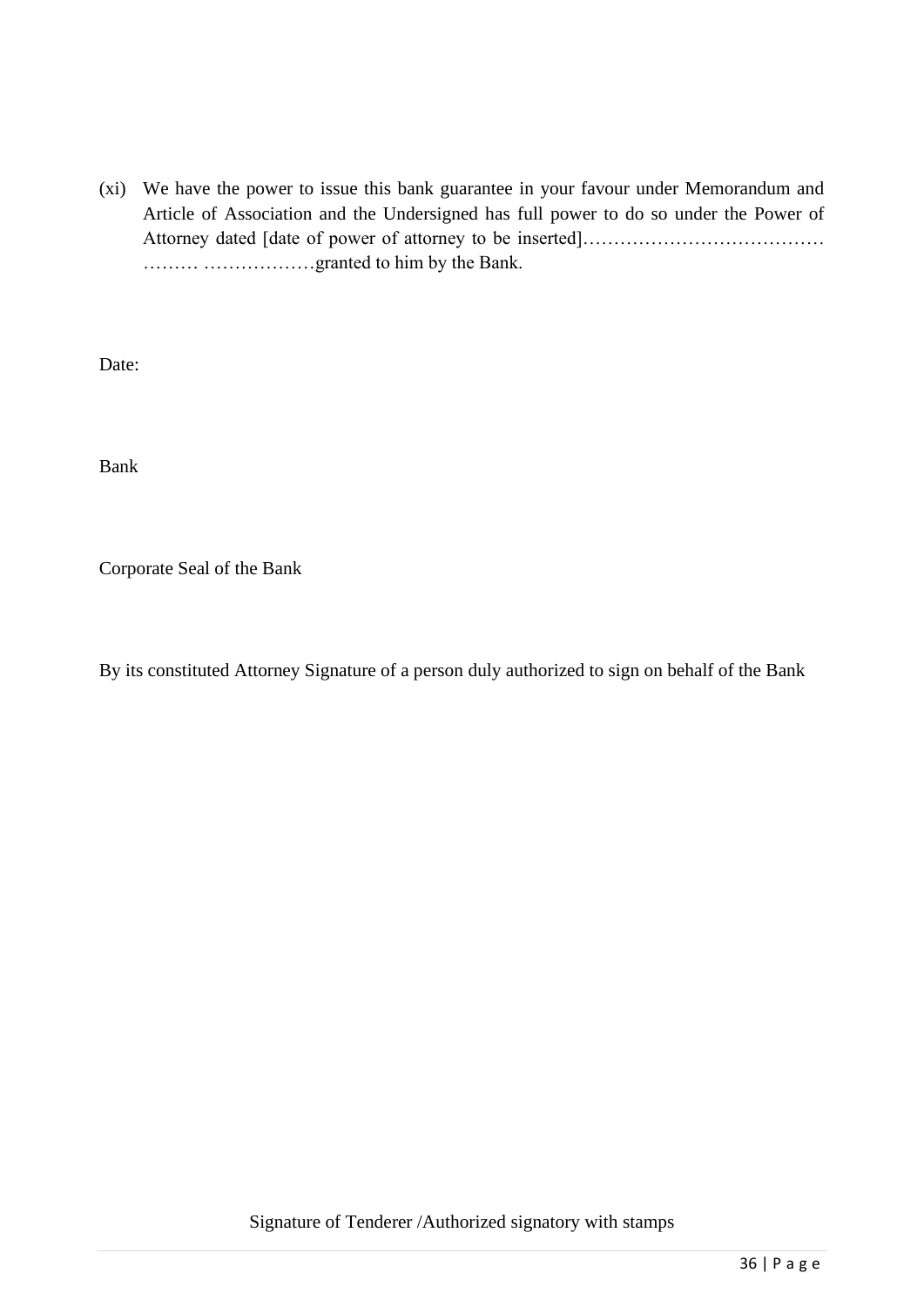| <b>Sl. No.</b>       | <b>Particulars</b>                                                                                                                                                                                                         | <b>YES/NO</b> |
|----------------------|----------------------------------------------------------------------------------------------------------------------------------------------------------------------------------------------------------------------------|---------------|
| 1.                   | Have you read and understood various conditions of the Contract and<br>shall abide by them?                                                                                                                                |               |
| <b>Technical Bid</b> |                                                                                                                                                                                                                            |               |
| 3.                   | Have you enclosed the EMD of Rs. 2, 00000/- in the Technical Bid?                                                                                                                                                          |               |
| $\overline{4}$ .     | Have you taken prints of all the Sections of Tender, in the Prescribed<br>paper size. Please attach pages from 4 to 29 with Technical Bids and<br>36 to 38 with Financial Bids duly signed and stamped by the<br>tenderer. |               |
| 5.                   | Have you attached proof of having met the following minimum<br>eligibility criteria?                                                                                                                                       |               |
| 5.1                  | Legal Valid Entity: Have you attached attested Certificate issued by<br>the Registrar of firms / Companies?                                                                                                                |               |
| 5.2                  | Financial Capacity: Have you attached Audited Balance Sheets,<br><b>Audit Reports?</b>                                                                                                                                     |               |
| 5.3                  | Registration with Government Bodies like ESIC, EPF, Labour Laws:<br>Have you attached a Registration copy of each of the certificate?                                                                                      |               |
| 5.4                  | Experience: Have you attached the attested experience certificates<br>issued by the Organizations / Government Depts. of the last '3'<br>years?                                                                            |               |
| 5.5                  | Manpower: Have you attached proof of manpower?                                                                                                                                                                             |               |
| 6.                   | Have you attached the proof of authorization to sign on behalf of the<br>bidder in the Technical Bid?                                                                                                                      |               |
| <b>Financial Bid</b> |                                                                                                                                                                                                                            |               |
| 7.                   | Have your Price Schedule/Financial Bid proposal is duly filled?                                                                                                                                                            |               |
| 8.                   | Have you quoted prices against each of the category with break-up as<br>asked by NIOS?                                                                                                                                     |               |

# **CHECK LIST ON PREPARATION OF BIDS**